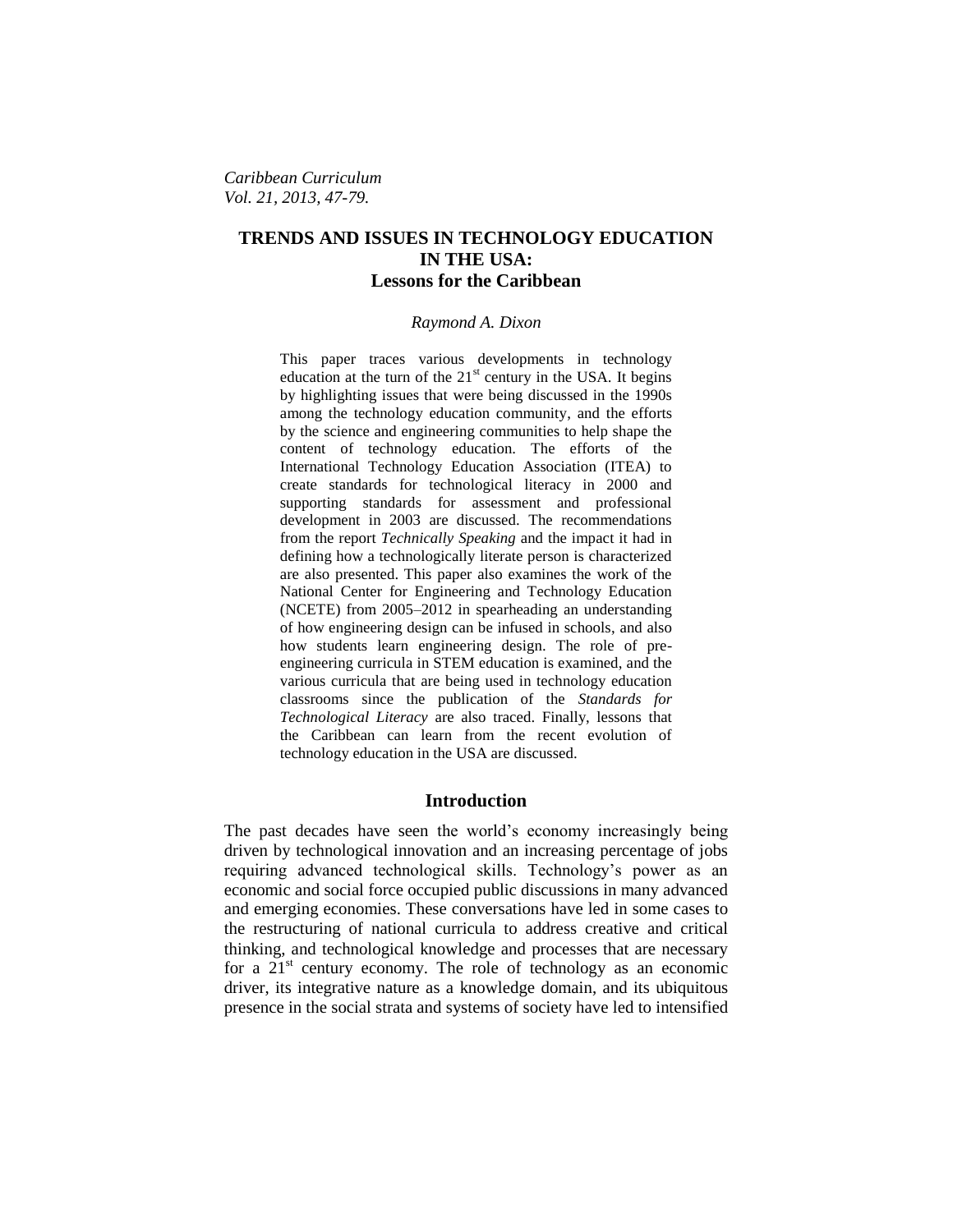efforts in many countries to ensure that the populace is more informed about technology.

Technology is not just the mere artifact, but also involves the knowledge and processes necessary to create and operate these artifacts or products. So technology also includes the engineering know-how and design, manufacturing expertise, technical skills, and the people and organized structure required to produce and use artifacts. Technology by its nature is multi-domain, and curricular endeavours to teach it through the separation of science and mathematics are artificial; serving only the purpose of school organization rather than supporting the dynamic and creative learning needs of students and the practical demands of society (Education for Engineering, 2013). This understanding of technology has gradually influenced much of the school reforms in math and science over the years (Herschbach, 1997). National curriculum endeavours, particularly in the 1990s and thereafter, have seen a shift away from approaching technology education through "different technically oriented syllabi and piecemeal inclusion of technological aspects within science and social sciences" (Compton, 2009, p. 24), to national curricula and standards that address technological literacy. The philosophy is to address technology as a "coherent learning area" with distinct "theoretical underpinning and expectations" for teaching and learning (Compton, 2009, p. 24). The need for technological literacy as an educational outcome for all students is a common consensus in many countries.

Compton (2009) argued that technological literacy serves to enhance democratically aligned educational goals. Through this form of general education, a base is provided for students to understand their existence and potential future role in a wider technological world. National curricula in England, Wales, New Zealand, and Australia are moving away from being prescriptive, to providing strands or frameworks for technology education, with related standards for learning and assessment at all grade levels (see Australian Curriculum, Assessment and Reporting Authority [ACARA]; Compton, 2009; Education for Engineering, 2013; Jones, 2007). Technology education is being viewed as an essential form of literacy for the  $21<sup>st</sup>$  century, comparable to mathematics, science, and reading. In the USA, after changing its name from *industrial arts* to *technology education* in the 1980s, the technology education field became inextricably enmeshed in the "legacy of industrial arts and its struggle to find curricular direction within the context of competing progressive, essentialist, and technocratic ideas concerning education" (Herschbach, 1997, p. 25).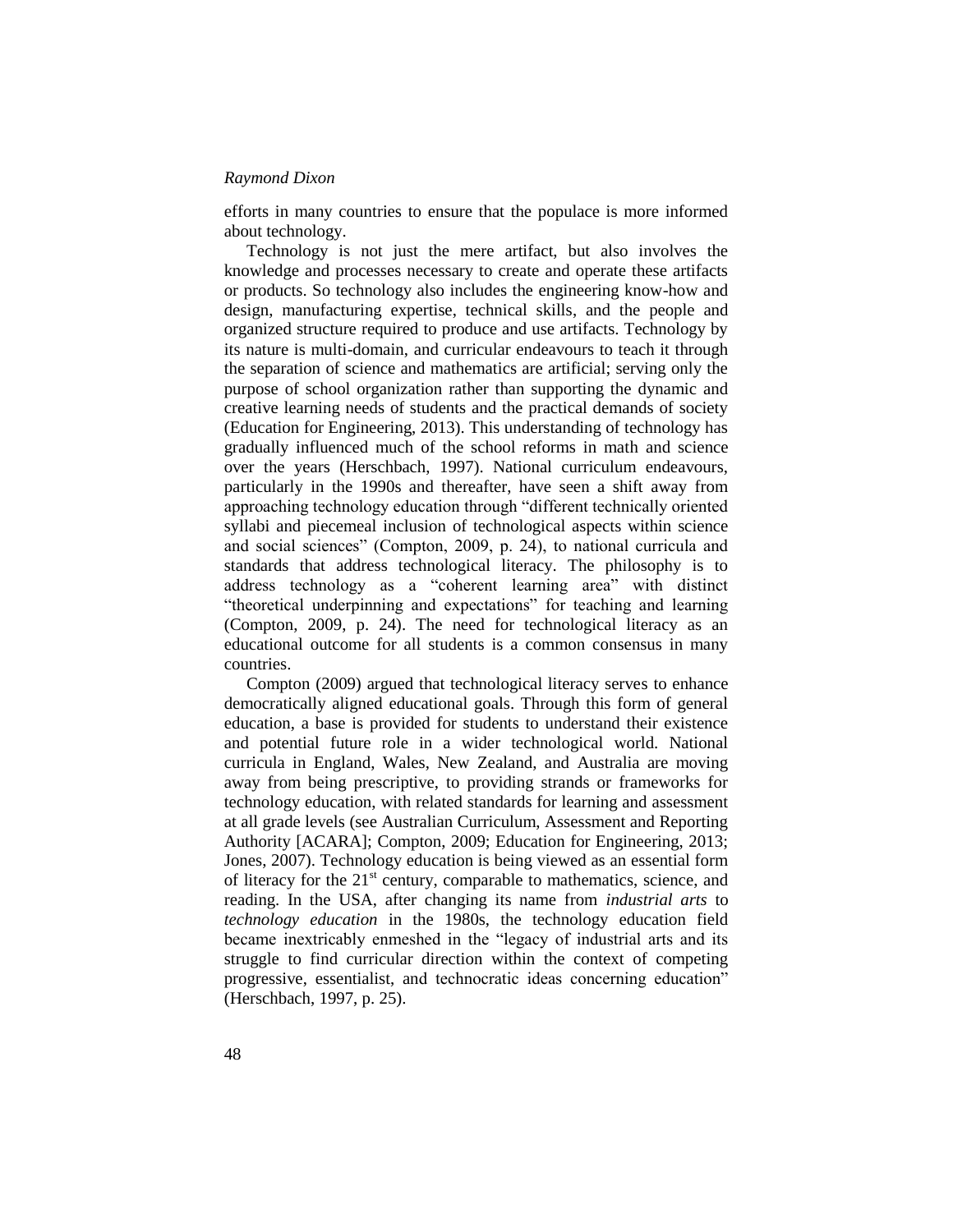### *Trends and Issues in Technology Education in the USA*

This article describes significant developments in terms of standards, emerging pedagogical issues, research addressing learning and professional development in technology education, and general practices in K-12 classrooms, as the field attempts to redefine itself by addressing technological literacy development. It traces various developments in technology education at the turn of the  $21<sup>st</sup>$  century in the USA. The article begins by highlighting issues that were being discussed in the 1990s among the technology education community and efforts by the science and engineering communities to help shape the content of technology education. The efforts of the International Technology Education Association (ITEA) to create standards for technological literacy in 2000 and supporting standards for assessment and professional development in 2003 are discussed. The recommendations from the report *Technically Speaking* and the impact it had in defining how a technologically literate person is characterized are also presented. This paper also examines the work of the National Center for Engineering and Technology Education (NCETE) from 2005–2012 in spearheading an understanding of how engineering design can be infused in schools, and also how students learn engineering design. The role of pre-engineering curricula in STEM education and the various curricula that are being used in technology education classrooms since the publication of the *Standards for Technological Literacy: Content for the Study of Technology* (STL) are also traced. Finally, lessons that the Caribbean can learn from the recent evolution of technology education in the USA are discussed.

### **A Time for Introspection and Action**

Over the years, technology has progressively played an integral role in the lives of Americans. While America's prominence can be attributed to its technological hegemony—particularly in military, business, and industry—at no time in history has technology been so user-friendly and interwoven into the fabric of the day-to-day life of ordinary citizens. Yet, at the latter part of the  $20<sup>th</sup>$  century, when the information technology phenomenon was rapidly spreading, several stakeholders in technology, engineering, mathematics, and science realized that even as technology become a part of Americans' way of life, it had receded from view; in effect it had become "invisible" (Pearson, Young, National Academy of Engineering [NAE], & National Research Council [NRC], 2002, p. 1). Americans were poorly equipped to address the challenges technology poses or the problems it could solve. While the use of technology was increasing among ordinary citizens, there was no sign of a corresponding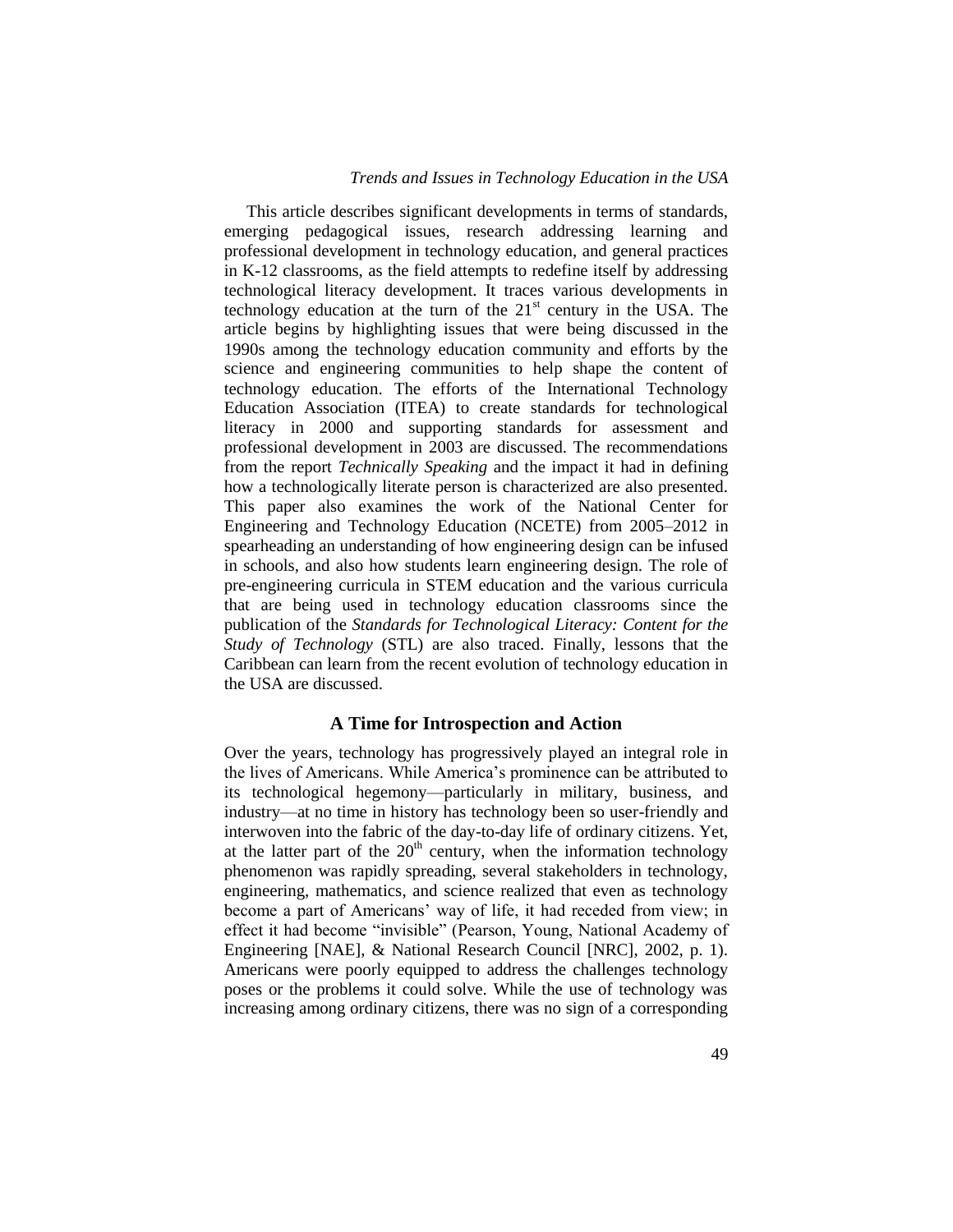improvement in their ability to deal with issues relating to technology (Pearson et al., 2002). Technology is normally seen in a narrow perspective; in terms of its artifacts such as cell phones and computers. Usually, it is not seen in terms of the knowledge and processes necessary to create and operate a wide range of artifacts; the infrastructure necessary for design, operation, and repair; and the organization of personnel necessary to produce these artifacts. What was required was a technologically literate society.

Stirred by the growing need for technological literacy for all citizens, the ITEA (now the International Technology and Engineering Educators Association [ITEEA]) initiated the "Technology for All Americans Project" in 1994, with the aim of providing a formal structure for technology education programmes across the country (Dugger, 2002). The initiative was triggered not only by social, political, and economic discussions, but also out of the struggle by the Technology Education profession to clearly convey its educational purpose in terms that relate to the issues of the day, and to align its programming more closely to the major curriculum perspectives articulated in discussions over the purpose, substance, and form that public education should take (Herschbach, 1997).

The project was three-phased and would culminate in standards that address the learning and assessment of technology education for grades K-12. The project commenced in 1994 and was funded by the National Science Foundation (NSF) and the National Aeronautics and Space Administration (NASA). According to Dugger (2002, pp. 96-97), the major deliverables (paraphrased) were:

- **Phase I—Technology for All Americans: A Rationale and Structure for the Study of Technology (RSST, 1994–1996)**. *RSST*  established the fact that technological literacy is much more than just knowledge about computers and their application. It defines technology as *human innovation in action* and creates a vision where each citizen should have a degree of knowledge about the nature, behavior, power, and consequences of technology from a broad perspective.
- **Phase II—Standards for Technological Literacy: Content for the Study of Technology (STL 1996–2000).** STL was released at the ITEA conference in Salt Lake City in April 2000. In the review and consensus-building process, more than 4,000 people contributed to the improvement of the document as it was developed and refined, including educators, administrators, and experts from the fields of science, mathematics, and engineering, among others. STL is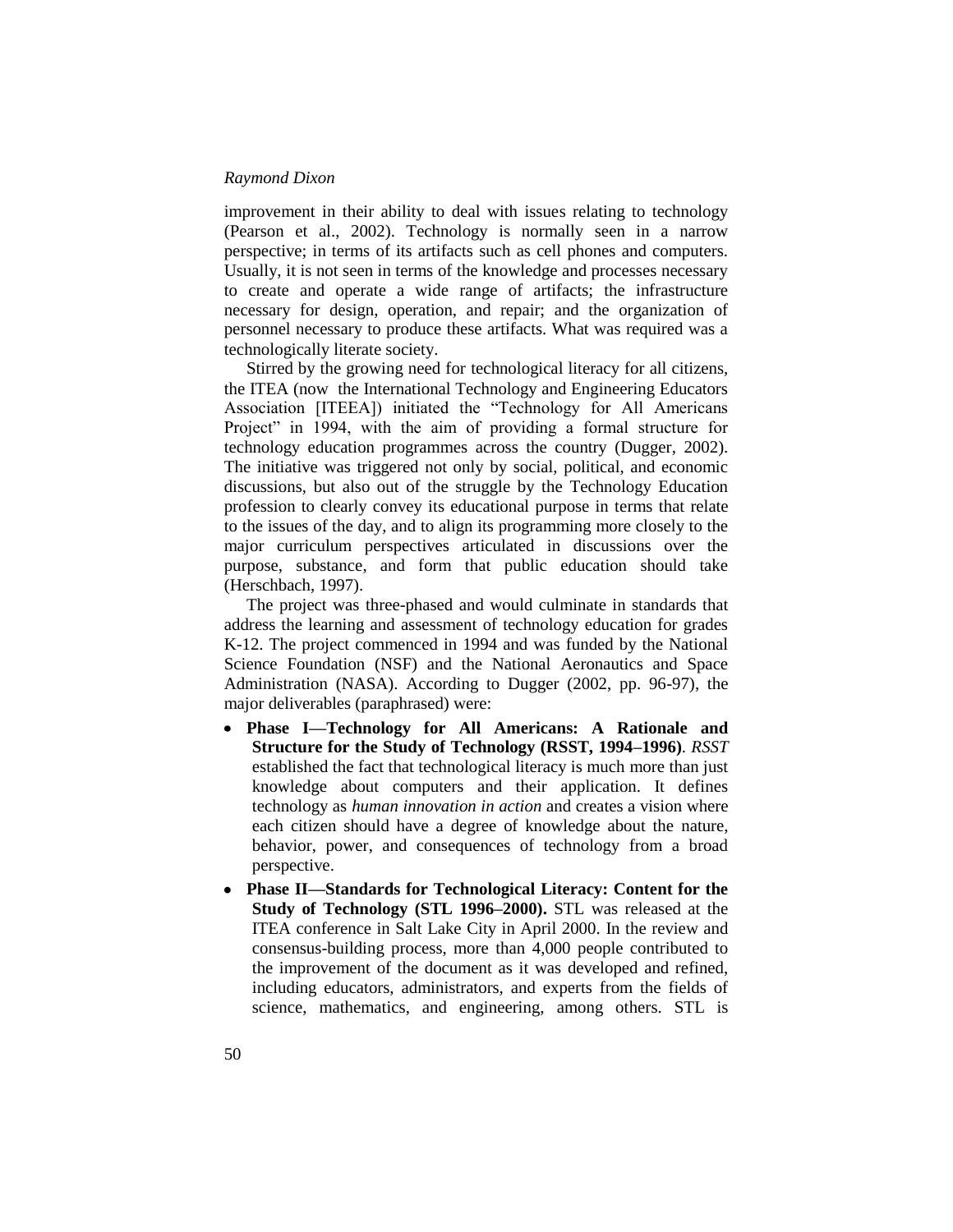endorsed by both the National Research Council and the National Academy of Engineering.

**Phase III—Companion Standards to** *STL* **(2000–2003).** The final phase of the Technology for All Americans Project is to develop a companion document for *STL* articulating the standards for assessment, professional development, and programs. The assessment standards are designed to address specific goals and purposes and define who to test, when to test, and what kind of test to use. Professional development standards describe the attributes and skills that teachers should acquire as the result of inservice ongoing education. They apply to every teacher in the schools who is teaching any aspect of technology. And finally, program standards address the totality of the school program across grade levels.

# **Issues and Concerns Facing the Field**

The years leading up to this national initiative were a time for deep reflection on the future of technology education in the USA. Much had happened in the field since its name change from industrial arts to technology education in the 1980s. According to LaPorte (2002), the name change was followed by a flurry of efforts at all levels to articulate just what technology education is and how it might be put into teachable terms. Philosophical and practical arguments ensued in all sectors of the field. Scholarly articles and seminal work at the time echoed the essence of these discussions.

In a study describing present and future critical issues and problems facing the technology education profession, Wicklein (1993) identified curriculum development approach, curriculum development paradigms, lack of consensus on curriculum content, and non-unified curriculum as some critical areas of concern. Another critical area of concern was the need for clarity in what constituted the knowledge base for technology education. Such a formal knowledge base would help in establishing needed precedents for future development within the field. A final critical issue was the concept of interdisciplinary approaches to the delivery of technology education content. The need to integrate technology education with other disciplines was viewed as an essential element for the success of the field. The issues identified in Wicklein's study resonate with the challenges that were inherent to technology education, because of what some viewed as the lack of formal structure; as is the case in other disciplines such as mathematics, economics, or physics (see Frey, 1989; Herschbach, 1995). In addition, technology is interdisciplinary in its use of knowledge, and some opined that "the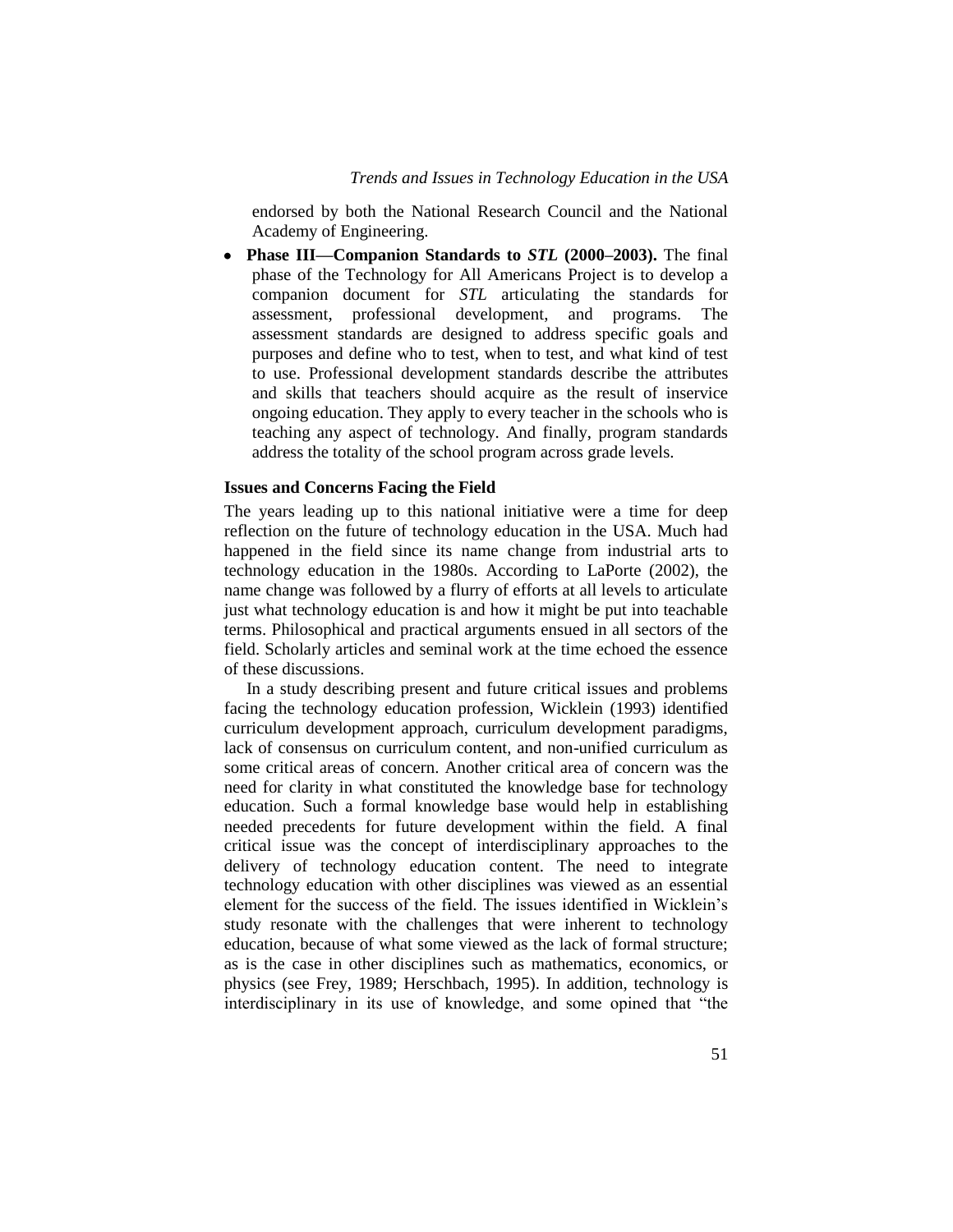concept of technology does not lend itself well to a separate subject curriculum orientation," making it difficult "to pin down a definitive structure underlying technology in terms amenable to curriculum development patterned after the academic rationale" (Herschbach, 1997, p. 21).

Technology education researchers have been consistent in emphasizing the non-utilitarian, social dimensions of technology, with many scholarly articles devoted to discussing how technology impacts social structure and conditions; how people live and work; and also how it extends human potential, shape values, and affects the environment (Herschbach, 1997). Custer (1995) addressed the dimensions of technology education. He described technology education as having:

- a human dimension, in that it is a purposeful activity conceived by  $\bullet$ inventors and planners and can be promoted by entrepreneurs;
- a social dimension, in that it is used and implemented by society, it  $\bullet$ has effects on society, and it is influenced by value judgments;
- a process dimension, in that it involves doing, making, and  $\bullet$ implementing with materials; involves design practice and is used to solve problems; is subject to the laws of nature, and may be enhanced by discoveries in science or may often precede science;
- a contextual dimension, in that it is conducted within contexts and constraints;
- and a product dimension, in that it leads to the development of products or artifacts.

Providing a sketch of research in technology education during that period, Zuga (1994) explained that the research base was narrowly defined and inwardly focused, addressing mainly the curriculum. She stated that studies were "primarily descriptive, relates mostly to technology educators' ideas and practices, is concerned with secondary school technology education, and is the result of a small number of researchers working at a handful of institutions" (p. 19). Studies of teachers' attitudes about the curriculum indicated no significant shift from traditional conceptions of industrial arts to more contemporary ideas of technology education. Though some teachers accepted some terminology change, they had not moved very far away from the traditional goals in the field. Zuga also indicated that only a few studies used qualitative methods, and those that did were conducted outside the United States. Other technology education researchers (see Hoepfl, 1997; Johnson, 1995) suggested that technology educators should engage in research that probes for deeper understanding. They also advised that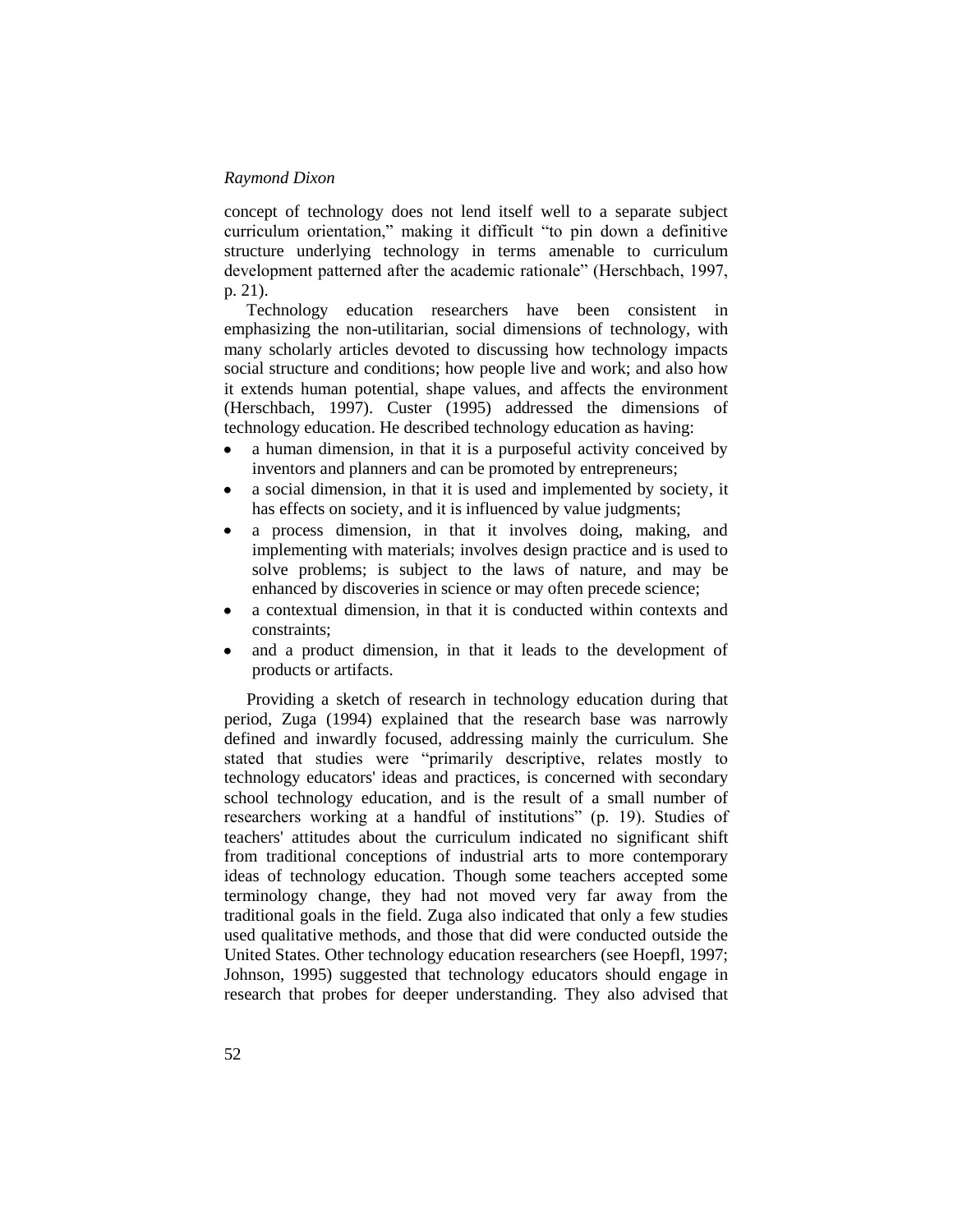qualitative methodologies provide powerful tools for enhancing understanding of teaching and learning in technology education.

Petrina (1998), in a meta-study of articles published in the *Journal of Technology Education* (JTE), asserted that technology education researchers shy away from situating the field against the backdrop of the politics of education, and in so doing have missed opportunities to bring a critical theory lens to the issues that surround the field. Indeed, Petrina was not alone in his perspectives, as others thought (see Herschbach, 1997; Newman, 1994) that technology education as a discipline was selfabsorbed, focusing on the discipline of technology rather than on the mainstream educational issues that were dividing the public, and thus was failing to gain greater recognition by Americans. They suggested that technology education needed to show its capacity to address the prevailing issues if it wanted to gain public support. Petrina identified several framing questions to shape the kind of research that needed to be conducted in technology education. They were:

- How do students, teachers, teacher educators, and the general public  $\bullet$ come to practice, use, and understand education and technology?
- Toward what end are we committing technology education?
- What is and ought to be the nature of knowledge in technology  $\bullet$ education?
- How should this knowledge be organized, what ought to be selected  $\bullet$ for teaching, how should it be taught, and for what end?
- How was technology education practiced in the past?
- How is or was technology education practiced in subcultures and in other cultures?
- Who participates in technology education and why or why not?

According to Sanders (2001), at the beginning of the 21st century, technology education programmes outnumbered industrial arts programmes six to one, with industrial technology programmes claiming most of the middle ground. Practitioners reported teaching problem solving as the most important purpose of the field, supplanting the emphasis on skills development. Three programmes in four were using either the modular technology education or technological problemsolving approach to instruction. Significant demographic shifts transformed the faculty and students of technology education, and the field was reaching a greater range and percentage of students than ever. For decades, the literature has encouraged new content for technology education, and the findings of Sander's (2001) study suggested that communication, manufacturing, construction, and transportation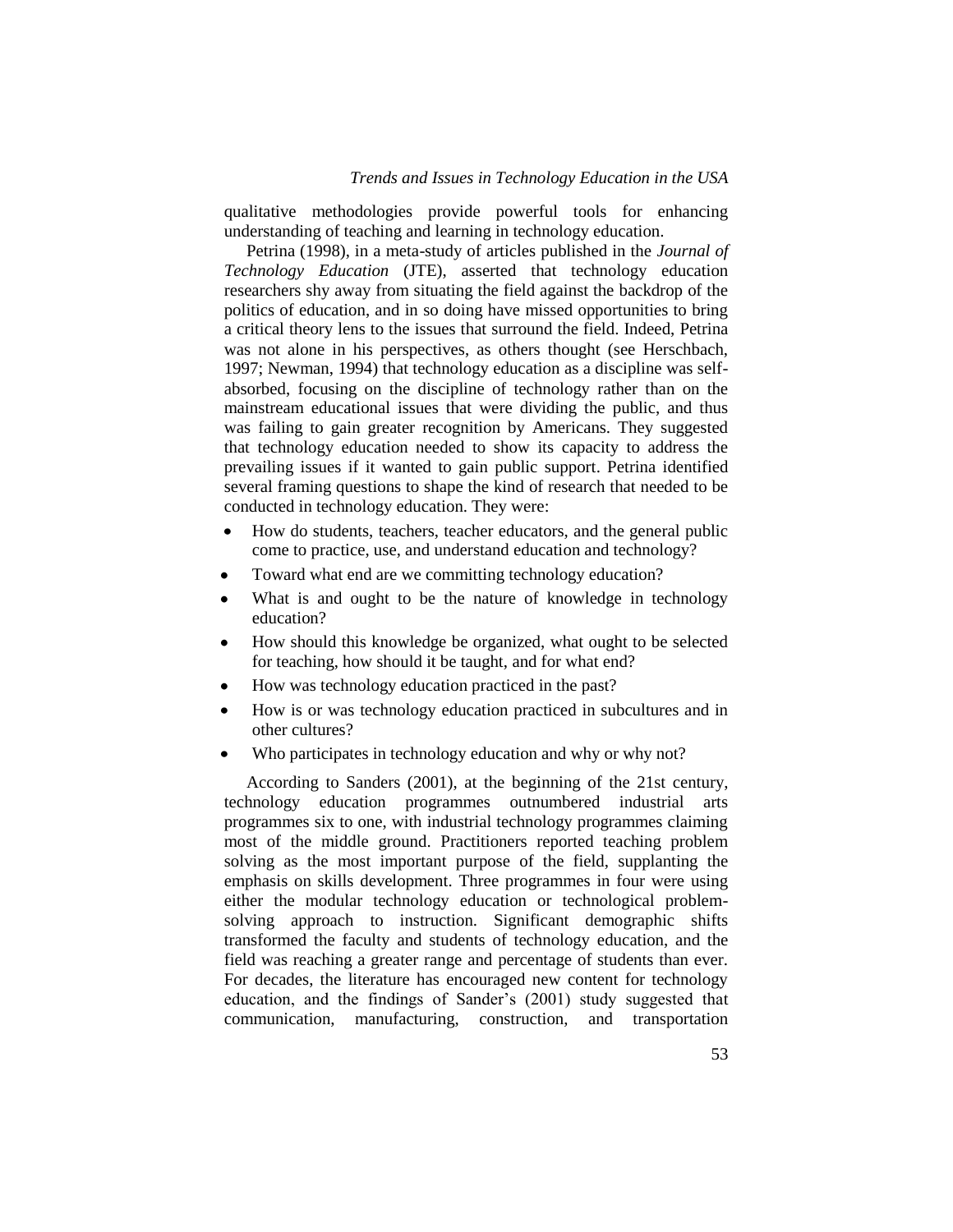technologies are increasingly represented in the curriculum, with biotechnology represented at a lesser degree despite 10 years of encouragement from the profession. He also indicated that there seems to be continued ambivalence regarding the relationship of technology education to vocational and general education. Despite efforts throughout the 20th century to distance technology education from vocational education, there is considerable evidence of the sort of "border crossings" alluded to by Lewis (1996).

# **Standards for Technological Literacy**

The publication *of Standards for Technological Literacy: Content for the Study of Technology* (STL) in 2000 was a milestone in the professional repertoire of the ITEA, because it marked the first time a national standard was created that provided a framework for technological literacy for K-12. The project extended beyond the mere provision of content standards to later include accompanying standards for programmes, student assessment, and professional development for technology education teachers produced in 2003.

The term *technological literacy* was certainly not a novel phrase among technology educators (Snyder, 2004). The need for technology education for all had been raised as far back as 1948 in the journal *The Industrial Arts Teacher,* when Mr. Walter R. William, the then President of the American Industrial Arts Association (which later became the ITEA) remarked that:

> the pressure of a complex technological society, the narrow view of the manual arts concept is fast giving way to a more comprehensive and flexible interpretation of industrial arts or technology. That a crucial need exists for *technological literacy* is apparent. (p. 1)

Over time, the term became a frequent part of the vocabulary of technology educators and the goal of their professional organization (Snyder, 2004). The term *technological literacy* refers to one's ability to use, manage, evaluate, and understand technology (ITEA, 2000).

The STL consists of 20 technology content standards divided by grade levels K-2, 3-5, 6-8, and 9-12. The standards set forth goals to be met in the five major categories of technology: (a) the nature of technology, (b) technology and society, (c) design, (d) abilities for a technological world, and (e) the design world. Each standard consists of benchmarks, which are statements that enable students to meet a given standard. Benchmarks reflect a: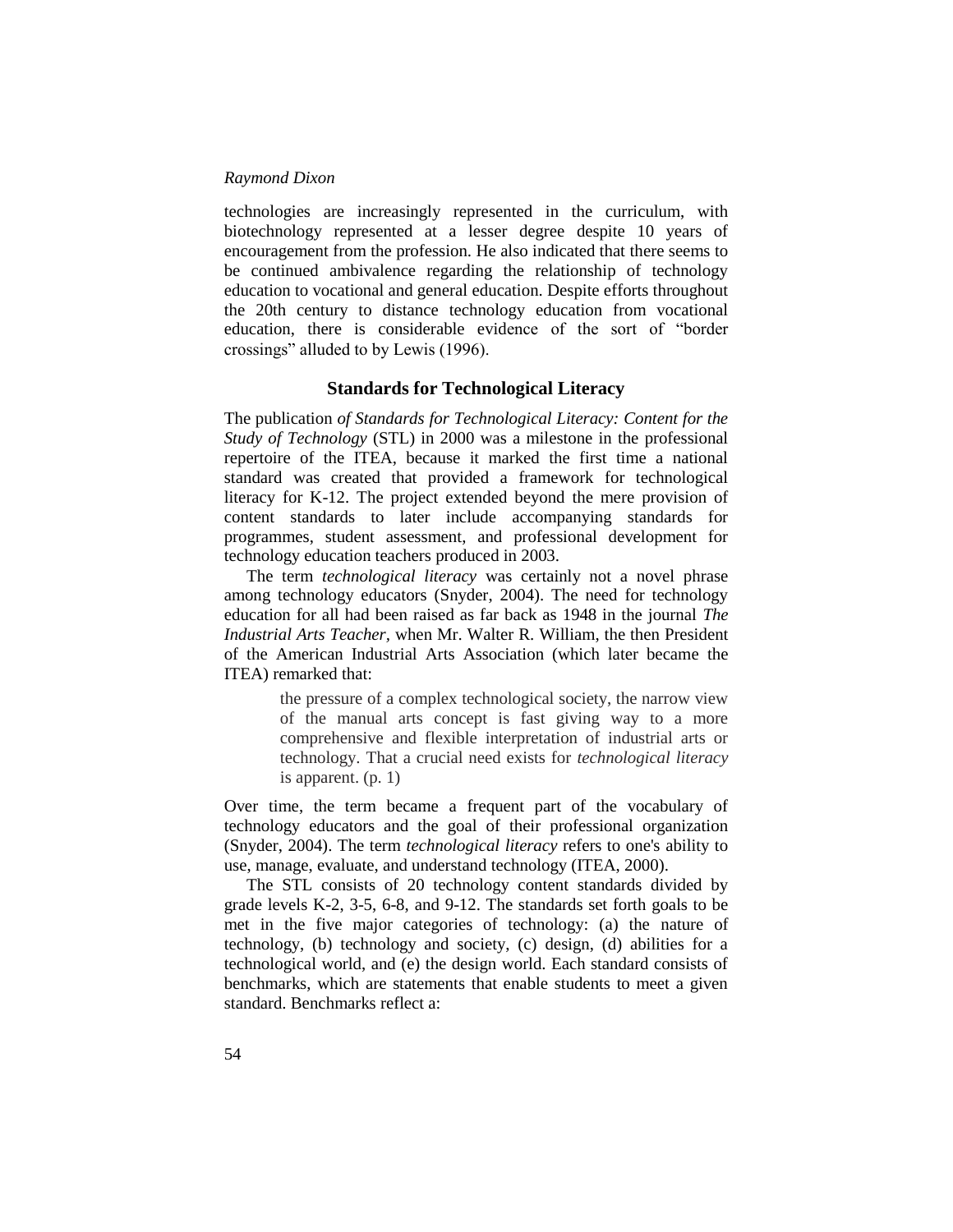progression from basic ideas at the early elementary school level to the more complex and comprehensive ideas at the high school level, and continuity in core concepts across grade levels to ensure the learning of important topics related to a standard. (Dugger, 2002, p. 97)

The STL is not a federal mandate—the standards are voluntary and merely serve as guidelines that states can use to develop K-12 curricula that have the necessary rigour and which address the knowledge, skills, and habits of minds that are essential for the development of technological literacy (Dugger, 1999).

Some will argue that STL, in its comprehensive enunciation of what is required to develop a technologically literate society, addresses some of the issues and questions posed about curricular direction throughout the 1990s. Others may disagree. Nonetheless, the standards produced by the ITEA represented great strides made by the organization to sensitize and institutionalize technology literacy education. The need, however, for more research that focuses on critical elements in technology education was still urgent. In an article published in the *Journal of Technology Education* a year before the STL was published, Lewis (1999b), reiterating some of the concerns raised in previous years by some technology education researchers (see Foster, 1992, 1995; Petrina, 1998; Wicklien, 1993; Zuga, 1994), espoused what he believed were major areas of research needed in technology education. The rationale behind his recommendations was that schools constituted the primary site of inquiry in technology education, so that the ethos of classrooms and laboratories where the subject is taught must be the prime area of focus. Areas of research that needed to be addressed in detail, as seen by Lewis (1999b), were technological literacy and conceptions or misconceptions held by students, perceptions about technology, technology and creativity, gender and technology education, curriculum change and integration, and teacher development.

While the STL was directed at K-12 students, there were other efforts outside of the ITEA that were directed at producing standards that address technological literacy. These efforts targeted undergraduate education, and the technical world provided useful information for the organization of topics. In 1993, the American Association for the Advancement of Science (AAAS) published *Project 2061: Benchmarks for Science Literacy*. The AAAS devoted one chapter to the "Designed World." The focus was the products of engineering and their impact on daily life. Topics covered were agriculture, materials and manufacturing, energy sources and use, communications, information processing, and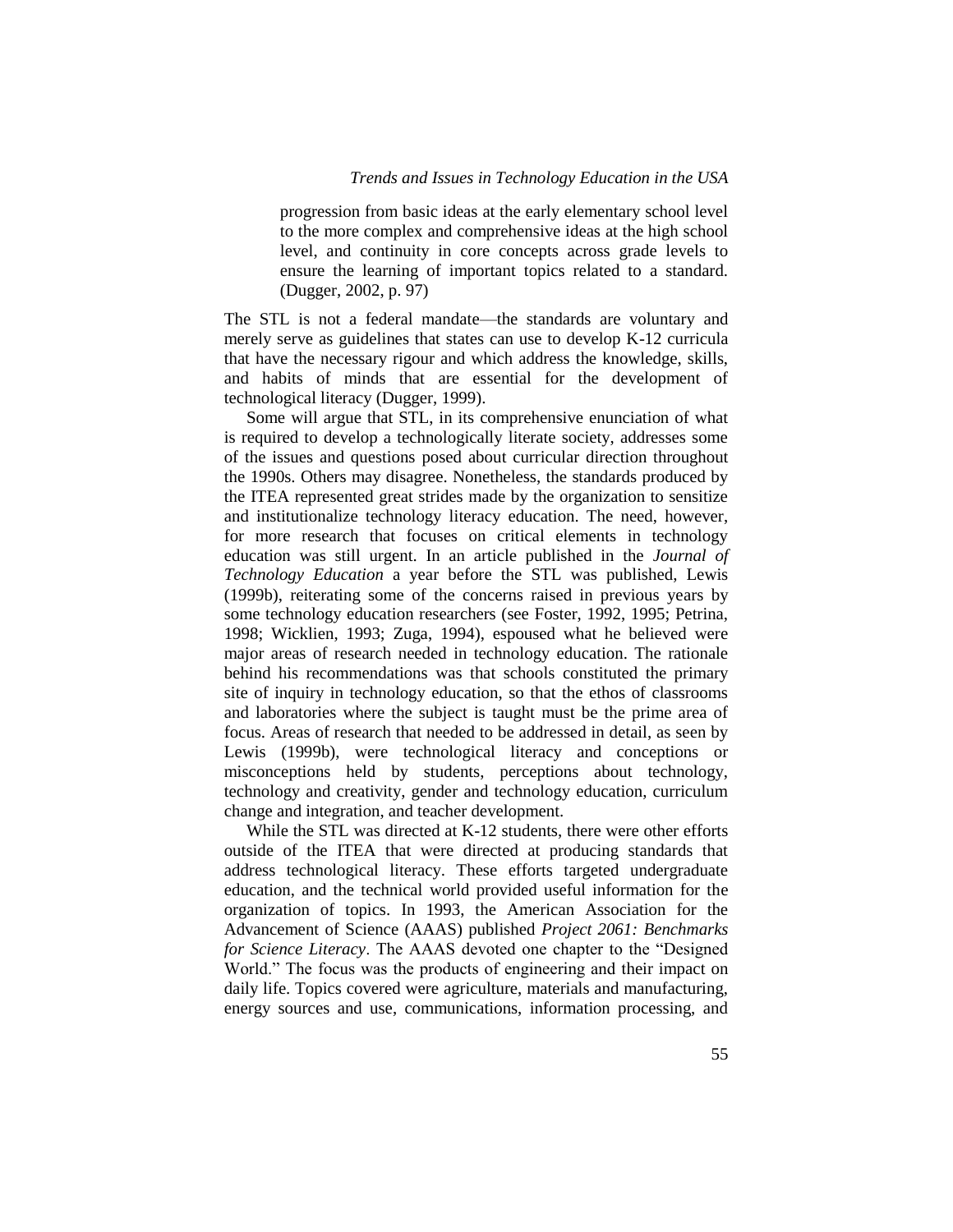health technologies. The benchmark recommendations emphasized that technology is a human activity that shapes our environment and lives (AAAS, 1993). In addition, in 1996 the National Academies produced the *National Science Education Standards*. This document contained a section devoted to technology. A notable inclusion was the importance of the design process as a defining aspect of technological endeavors (NRC, 1996).

### **Technically Speaking**

**The report** *Technically Speaking* **was** produced after a two-year study, commencing in 2000, by the Committee on Technological Literacy. The committee consisted of a group of experts on diverse subjects, under the auspices of the NAE and the NRC Center for Education. The committee's charge was to begin to develop among relevant communities a common understanding of what technological literacy is, how important it is to the nation, and how it can be achieved. The charge reflected the interests and goals of the two project sponsors—the NSF and Battelle Memorial Institute—as well as the priorities of the National Academies (Pearson et al., 2002). The report was released publicly at a symposium held at the National Academies in January 2002. The report pointed out that technological literacy encompasses three interdependent dimensions—knowledge, ways of thinking and acting, and capabilities and its goal is to provide people with the tools to participate intelligently and thoughtfully in the world around them (see Figure 1).

The committee reviewed past and present initiatives and made recommendations that addressed four areas: (1) formal and informal education, (2) research, (3) decision making, and (4) teaching excellence and educational innovation. The specific recommendations were:

- 1. Federal and state agencies that help set education policy should encourage the integration of technology content into K-12 standards, curricula, instructional materials, and student assessments in nontechnology subject areas.
- 2. The states should better align their K-12 standards, curriculum frameworks, and student assessment in the sciences, mathematics, history, social studies, civics, the arts, and language arts with national educational standards that stress the connections between these subjects and technology. National Science Foundation (NSF) and Department of Education (DoEd) funded instructional materials and informal-education initiatives should also stress these connections.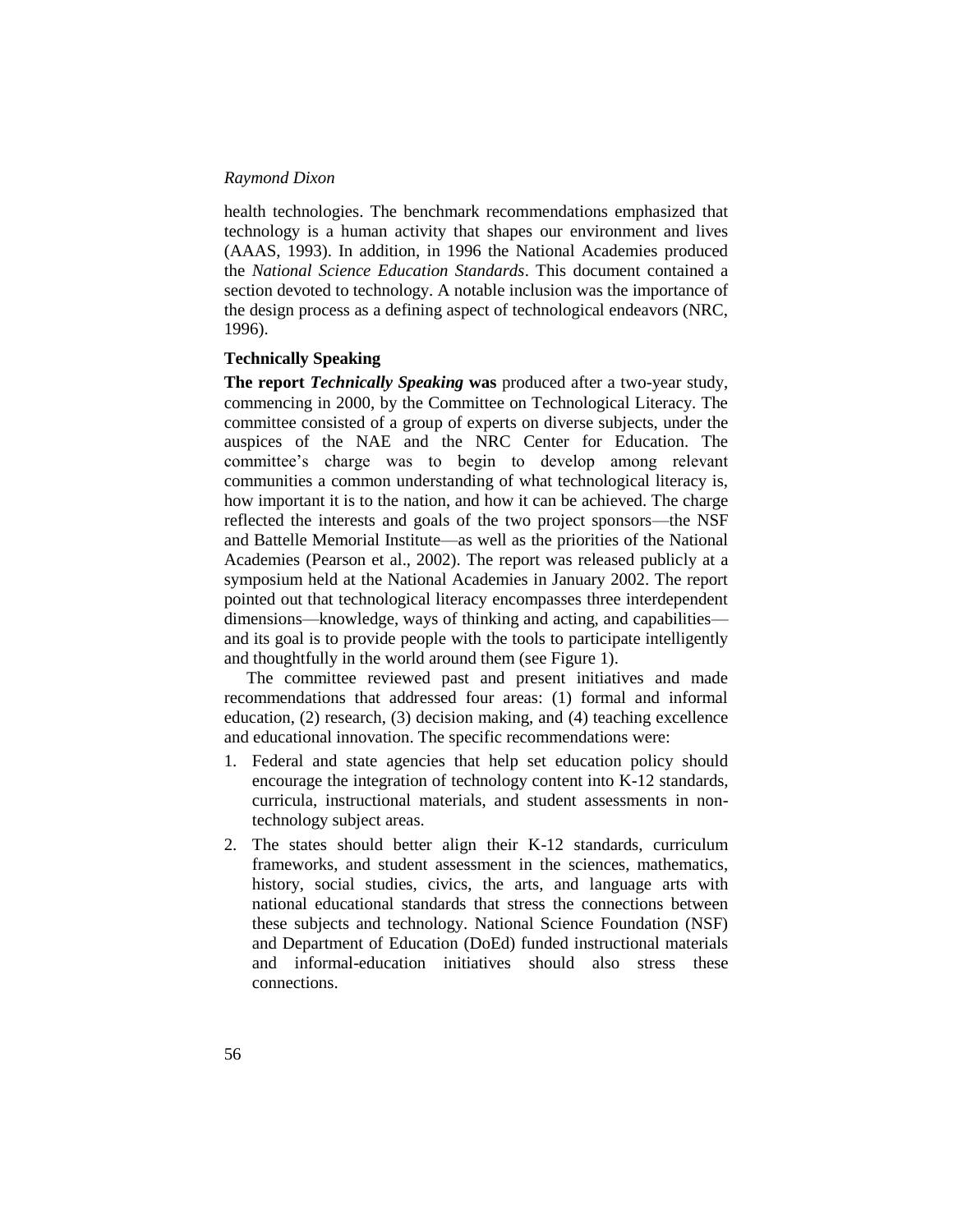|                                                                                                                                                                    | <b>Characteristics of a Technologically Literate Citizen</b>                                                                                    |  |
|--------------------------------------------------------------------------------------------------------------------------------------------------------------------|-------------------------------------------------------------------------------------------------------------------------------------------------|--|
| Knowledge                                                                                                                                                          |                                                                                                                                                 |  |
|                                                                                                                                                                    | Recognizes the pervasiveness of technology in everyday life.                                                                                    |  |
| Understands basic engineering concepts and terms, such as systems,<br>٠<br>constraints, and trade-offs.                                                            |                                                                                                                                                 |  |
| ٠                                                                                                                                                                  | Is familiar with the nature and limitations of the engineering design process.                                                                  |  |
| shape technology.                                                                                                                                                  | Knows some of the ways technology shapes human history and people                                                                               |  |
| some that cannot.                                                                                                                                                  | Knows that all technologies entail risk, some that can be anticipated and                                                                       |  |
|                                                                                                                                                                    | Appreciates that the development and use of technology involve trade-offs<br>and a balance of costs and benefits.                               |  |
|                                                                                                                                                                    | Understands that technology reflects the values and culture of society.                                                                         |  |
| Ways of thinking                                                                                                                                                   |                                                                                                                                                 |  |
|                                                                                                                                                                    | Asks pertinent questions, of self and others, regarding the benefits and risks                                                                  |  |
| of technologies.                                                                                                                                                   |                                                                                                                                                 |  |
| ٠                                                                                                                                                                  | Seeks information about new technologies.                                                                                                       |  |
| Participates, when appropriate, in decisions about the development and use<br>of technology.                                                                       |                                                                                                                                                 |  |
| <b>Capabilities</b>                                                                                                                                                |                                                                                                                                                 |  |
| Has a range of hands-on skills, such as using a computer for word<br>processing and surfing the Internet and operating a variety of home and<br>office appliances. |                                                                                                                                                 |  |
| or work.                                                                                                                                                           | Can identify and fix simple mechanical or technological problems at home                                                                        |  |
| ٠<br>benefits.                                                                                                                                                     | Can apply basic mathematical concepts related to probability, scale, and<br>estimation to make informed judgments about technological risks and |  |

*Figure 1*. Characteristics of a Technologically Literate Citizen (Adopted from *Technically Speaking*, National Academies Press, 2002).

- 3. NSF, DoEd, state boards of education, and others involved in K-12 science education should introduce, where appropriate, the word "technology" into the titles and contents of science standards, curricula, and instructional materials.
- 4. NSF, DoEd, and teacher education accrediting bodies should provide incentives for institutions of higher education to transform the preparation of all teachers to better equip them to teach about technology throughout the curriculum.
- 5. The National Science Foundation should support the development of one or more assessment tools for monitoring the state of technological literacy among students and the public in the United States.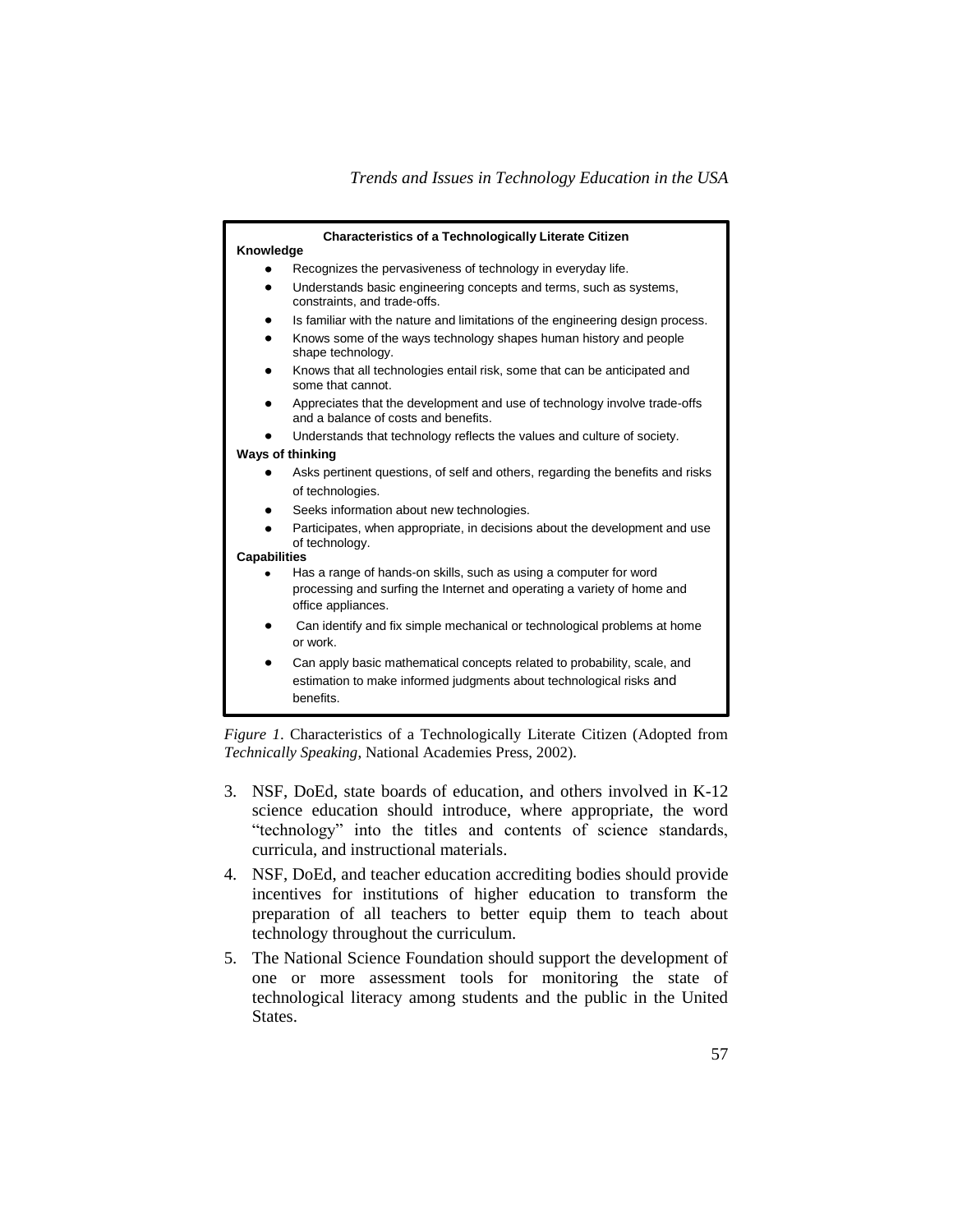- 6. The National Science Foundation and the Department of Education should fund research on how people learn about technology, and the results should be applied in formal and informal education settings.
- 7. Industry, federal agencies responsible for carrying out infrastructure projects, and science and technology museums should provide more opportunities for the nontechnical public to become involved in discussions about technological developments.
- 8. Federal and state government agencies with a role in guiding or supporting the nation's scientific and technological enterprise, and private foundations concerned about good governance, should support executive education programs intended to increase the technological literacy of government and industry leaders.
- 9. U.S. engineering societies should underwrite the costs of establishing government- and media-fellow programs with the goal of creating a cadre of policy experts and journalists with a background in engineering.
- 10. The National Science Foundation in collaboration with industry partners should provide funding for awards for innovative effective approaches to improving the technological literacy of students or the public at large.
- 11. The White House should add a Presidential Award for Excellence in Technology Teaching to those that it currently offers for mathematics and science teaching. (Pearson et al., 2002, pp. 8–10)

The recommendations reflected the eclectic influence of technology in the lives of all American citizens and the structured actions that were necessary to embrace technological literacy for all. At the same time, the important role that design should play in advancing technological literacy was becoming obvious, as reflected by the various standards on STEM. Research and discussion about the ontology of design and the format it should take in technology education occupied a significant number of research articles post-STL.

# **Design in Technology Education**

Unlike any other curricular endeavour that preceded it, STL points to the importance of a holistic grasp of design when developing technological literacy. It states that:

> to become literate in the design process requires acquiring the cognitive and procedural knowledge needed to create a design, in addition to familiarity with the processes by which a design will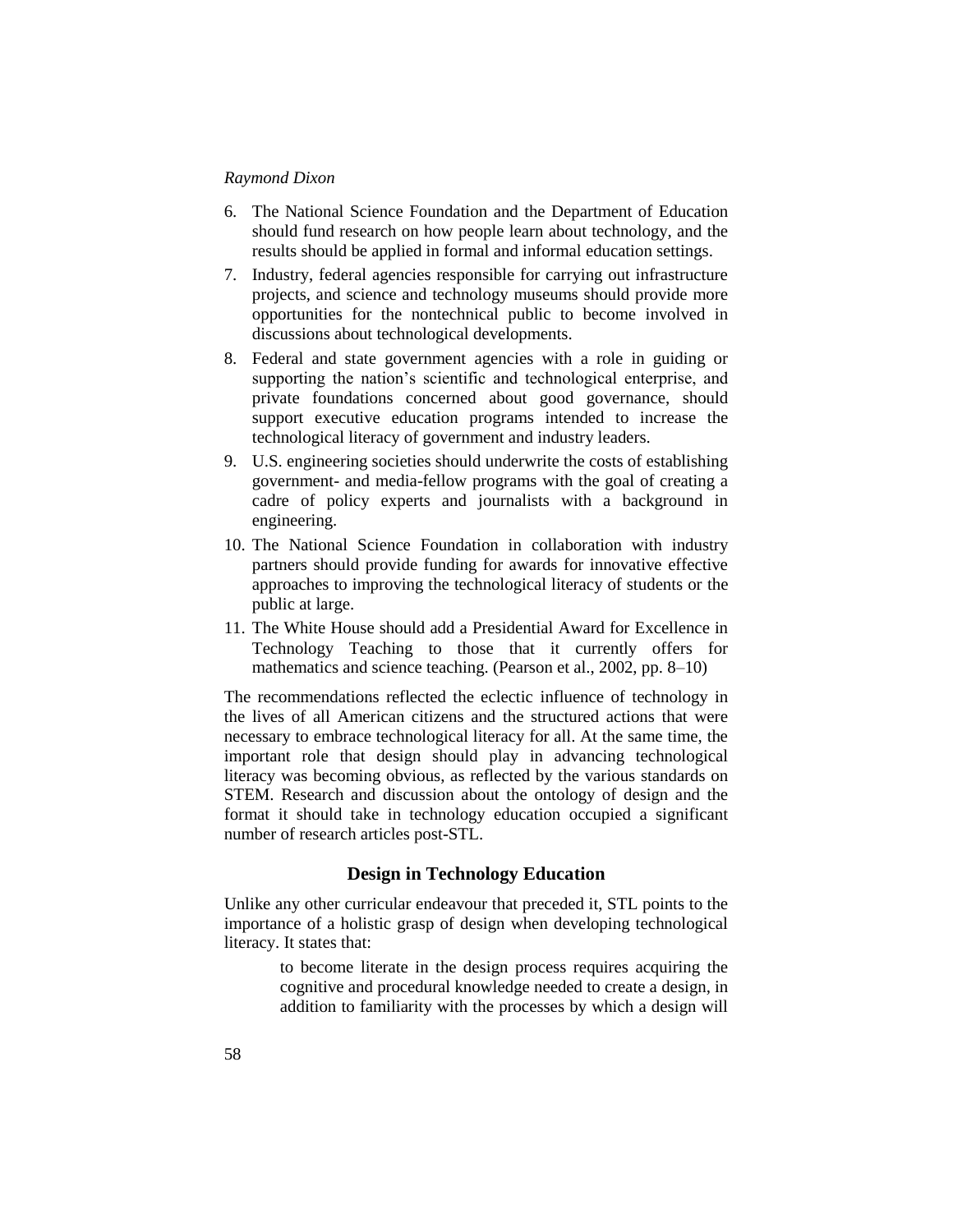be carried out to make a product or system. (Warner & Morford, 2004, p. 90).

Four of the 20 standards in STL relate to design, and the design theme is woven throughout many benchmarks (Warner & Morford, 2004). Lewis (2005, p. 35) argued that design is the "single most important content category set forth in the standards, because it is a concept that situates the subject more completely within the domain of engineering." The imprimatur of the standards document, in its foreword by the then President of the National Academy of Engineering (NAE), Williams Wulf, reflects confidence at the highest level of the engineering community in the standard's framework to appropriately address important engineering design principles at the pre-college level. Tables 1 and 2 illustrate the design standards and some benchmarks.

# **Table 1. Design Standards From the Standards for Technological Literacy**

#### **Design (Chapter 5)**

*Standard 8.* Students will develop an understanding of the attributes of design.

*Standard 9.* Students will develop an understanding of engineering design.

*Standard 10.* Students will develop an understanding of the role of troubleshooting, research and development, invention and innovation, and experimentation in problem solving.

#### **Abilities for a Technological World (Chapter 6)**

*Standard 11.* Students will develop the abilities to apply the design process.

# **Table 2. Sample of Design Standards and Benchmarks**

**Standard 11. Students will develop abilities to apply the design process.** As part of learning how to apply design processes, students in grades 6-8 should be able to:

**H. Apply a design process to solve problems in and beyond the laboratoryclassroom**. Perform research, then analyze and synthesize the resulting information gathered through the design process. Identify and select a need, want, or problem to solve, which could result in a solution that could lead to an invention (an original solution) or an innovation (a modification of an existing solution). Identify goals of the problem to be solved. These goals specify what the desired result should be.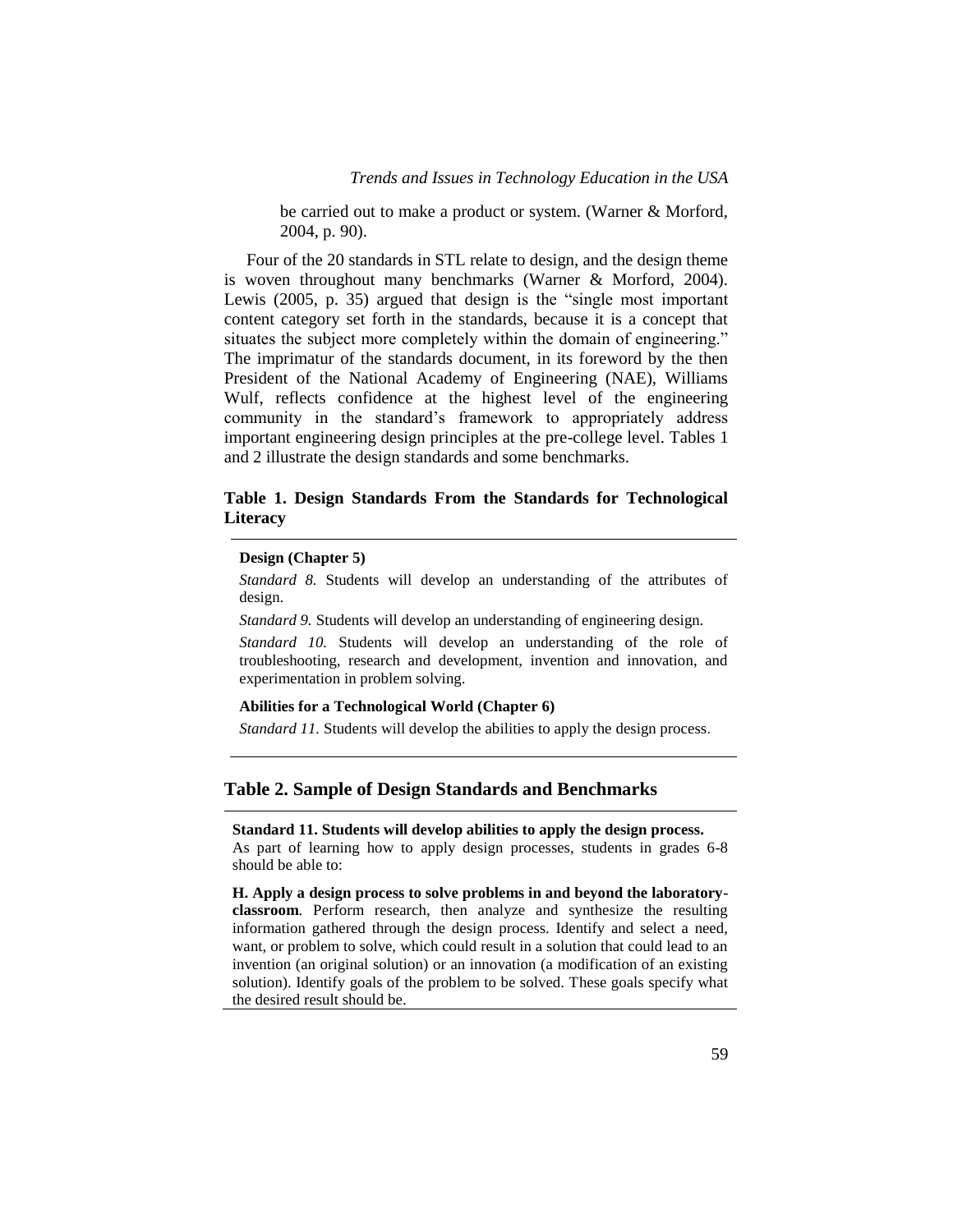**I. Specify criteria and constraints for the design.** Examples of criteria include function, size, and materials, while examples of constraints are costs, time, and user requirements. Explore various processes and resources and select and use the most appropriate ones. These processes and resources should be based on the criteria and constraints that were previously identified and specified.

**J. Make two-dimensional and three dimensional representations of the designed solution.** Two-dimensional examples include sketches, drawings, and computer-assisted designs (CAD). A model can take many forms, including graphic, mathematical, and physical.

**K. Test and evaluate the design in relation to pre-established requirements, such as criteria and constraints, and refine as needed.**  Testing and evaluation determine if the proposed solution is appropriate for the problem. Based on the results of the tests and evaluation, students should improve the design solution. Problem-solving strategies involve applying prior knowledge, asking questions, and trying ideas.

**L. Make a product or system and document the solution.** Group process skills should be used, such as working with others in a cooperative team approach and engaging in appropriate quality and safety practices. Students should be encouraged to use design portfolios, journals, drawings, sketches, or schematics to document their ideas, processes, and results. There are many additional ways to communicate the results of the design process to others, such as a World Wide Web page or a model of a product or system.

The inclusion of design, however, raises questions about the difference between technological design and engineering design. Concerns were also raised about what engineering design concepts and processes should be taught in K-12, the preparedness of technology education teachers to teach engineering design, the cognitive processes of students when they solve a design problem, and the appropriate instructional strategies to teach engineering design in response to the new standards (see Lewis, 2005). These all were questions about content and process; however, the focus of most discourses generated in part by these questions primarily centred on the nature of design in technology education.

Research focusing on design post-STL included that by Custer, Valesey, and Burke (2001), which validated an instrument for assessing student learning in design and problem solving. Warner and Morford (2004) provided evidence that design in the curriculum content experienced by pre-service technology teachers during their undergraduate studies was deeply rooted in the technical aspects of the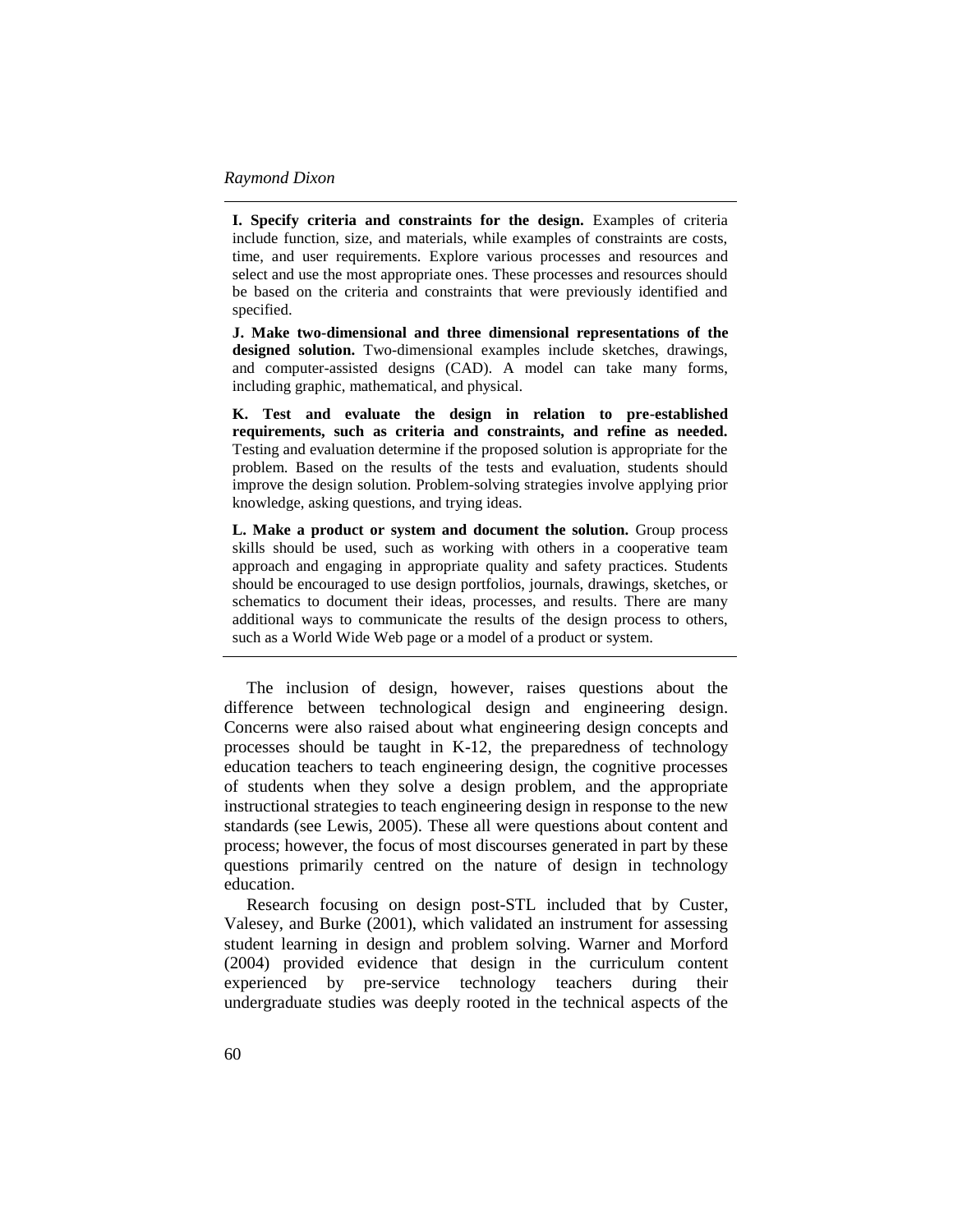design process, without much emphasis on design concepts. Lewis (2005) addressed the adjustments that need to be made within technology education for the field to come to terms with engineering as content. He opined that these adjustments must not be limited to curriculum and instructional strategies, but must necessarily impact inquiry and teacher preparation methodologies.

Other types of curriculum and pedagogical conceptualizations also influenced the discourse about the structure of design in technology education. These curriculum concepts included an integrative approach to design that incorporates mathematics and applied science, in keeping with the cross-cutting nature of engineering (Roman, 2001); a proposal that mathematical theories be applied to design in technology education classrooms to encourage students to use mathematics to predict the outcomes of their designs (Cotton, 2002); and suggestions that students spend more time engaged in research and redesign activities (Neumann, 2003).

Against the backdrop of an economy that demanded more students in STEM disciplines who are critical thinkers and innovative problem solvers, more educators were searching for engaging curricula that integrate STEM to achieve these educational outcomes. The STL was gradually being accepted by an increasing number of states to guide the development of technology curricula for K-12. More STEM educators were also recognizing the potential of design, particularly engineering and technological design, to provide engaging scenarios that allow students to apply knowledge from science, mathematics, technology, and engineering to solve authentic problems. The establishment of a Center for Learning and Teaching (CLT) by NSF would prove to be instrumental in promoting an understanding of how engineering design can be infused in K-12 schools.

# **The National Center for Engineering and Technology Education (NCETE)**

The NCETE was established on September 15, 2004, and was funded by the NSF as one of the 17 CLTs in the country. The Center comprised a strong team of partners from nine universities and four professional organizations. The university partners were Brigham Young University; California State University, Los Angeles; Illinois State University; North Carolina A&T State University; University of Georgia; University of Illinois at Urbana-Champaign; University of Minnesota; University of Wisconsin-Stout; and Utah State University. The professional society partners were the International Technology and Engineering Educators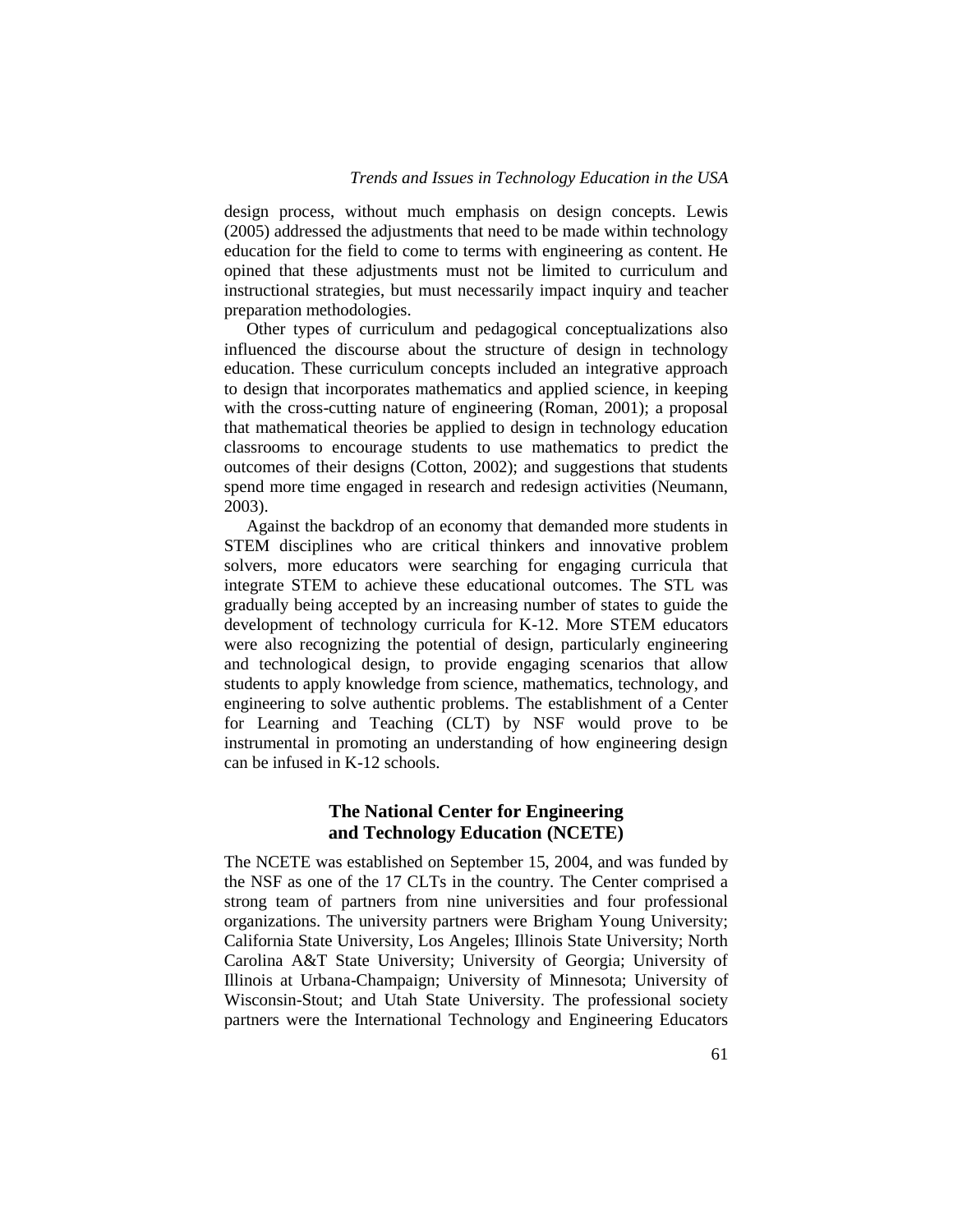Association (ITEEA); the American Society for Engineering Education (ASEE); the Council on Technology Teacher Education (CTTE, now Council on Technology and Engineering Teacher Education (CTETE)); and the Center for the Advancement of Scholarship on Engineering Education (CASEE).

According to Hailey, Erekson, Becker, and Thomas (2005, p. 23), the ultimate goal of NCETE is to infuse engineering design, problem solving, and analytical skills in K-12 schools through technology education, and to increase the quality, quantity, and diversity of engineering and technology educators. Engineering faculty and technology educators collaborated in a systematic way to accomplish the following:

- 1. Build a community of researchers and leaders to conduct research in emerging engineering and technology education areas.
- 2. Create a body of research that improves our understanding of learning and teaching engineering and technology subjects.
- 3. Prepare technology education teachers at the BS and MS level who can infuse engineering design into the curriculum (current and future teachers).
- 4. Increase the number and diversity of students selecting engineering, science, mathematics, and technology career pathways.

The formation of NCETE represented in part a direct response to the ongoing discourse about the format that engineering design should have at the high school level. One of the goals of NCETE was to work with engineering and technology educators to prepare them to introduce engineering design concepts in Grades 9-12. Comparing the mission of the Center with the requirement of the STL, Hailey et al. (2005) further enunciated that the design process described in *Standard 8* is very similar to the introductory engineering design process described in freshman engineering design textbooks. The exception exists in the teaching of analysis in freshman engineering programmes as the decision-making tool for evaluating a set of design alternatives, where "analysis" means the analytical solution of a problem using mathematics and principles of science (p. 25).

Introducing students in Grades 9-12 to the role of engineering analysis in the design process positions technology education more in the realm of engineering, and also increases its value as a knowledge domain that integrates mathematics and science—thus strengthening the STEM connection. NCETE's website displays over 150 studies and numerous outreach activities accomplished by the faculty and graduates of the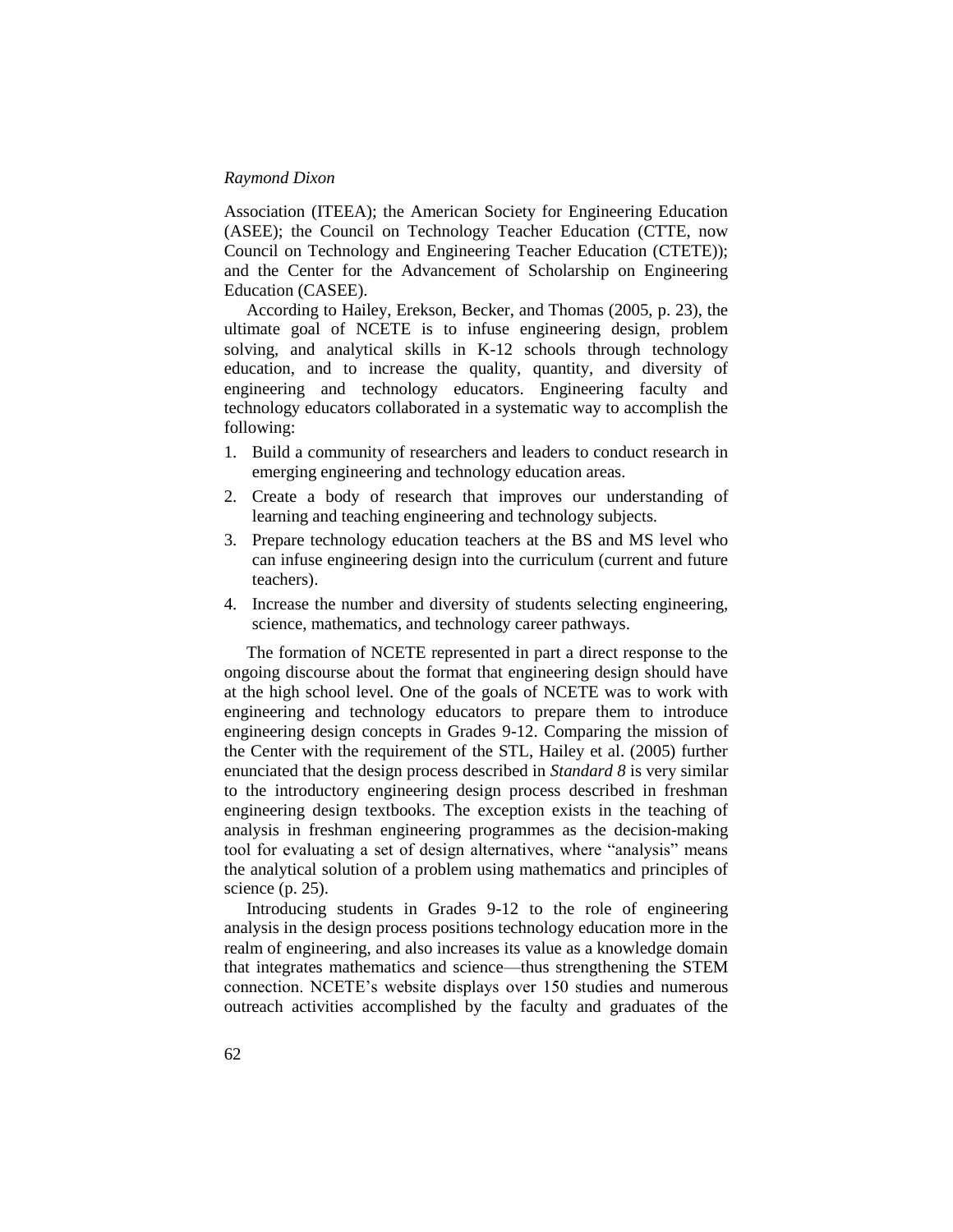# *Trends and Issues in Technology Education in the USA*

Center and its nine partnering universities from 2004–2012 (see http://ncete.org/flash/publications.php), which directly relate to its mandate to infuse engineering design problem solving and analytical skills in schools. Areas addressed by these studies and outreach activities include:

- Feature of engineering design in technology education  $\bullet$
- Professional development of technology teachers to teach  $\bullet$ engineering design
- Teaching engineering concepts
- **Creativity**  $\bullet$
- Cognitive processes in design problem solving
- Integrating mathematics and science in engineering and technology  $\bullet$ education
- Assessment in design  $\bullet$
- Engineering challenges  $\bullet$

Table 3 highlights dissertations published by doctoral fellows of NCETE.

#### **Table 3. List of NCETE Fellow Dissertations**

- Austin, C. (2009). *Factors influencing African-American high school students in career decision self-efficacy and engineering-related goal intentions* (Unpublished doctoral dissertation). University of Minnesota, Minneapolis.
- Avery, Z. K. (2009) *Effects of professional development on infusing engineering design into high school science, technology, engineering and math (STEM) curricula* (Unpublished doctoral dissertation). Utah State University, Logan.
- Daugherty, J. L. (2008). *Engineering-oriented professional development for secondary level teachers: A multiple case study analysis* (Unpublished doctoral dissertation). University of Illinois at Urbana-Champaign.
- Denson, C. D. (2008). *Impact of mentorship programs to influence African-American male high school students' perception of engineering* (Unpublished doctoral dissertation). University of Georgia, Athens.
- Dixon, R. (2010). *Experts and novices: Difference in their use of mental representation and metacognition in engineering design* (Unpublished doctoral dissertation). University of Illinois at Urbana-Champaign.
- Franske, B. (2009). *Engineering problem finding in high school students* (Unpublished doctoral dissertation). University of Minnesota, Minneapolis.
- Kelley, T. (2008). *Examination of engineering design in curriculum content and assessment practices of secondary technology education* (Unpublished doctoral dissertation). University of Georgia, Athens.
- Lammi, M. (2010). *Characterizing high school students systems thinking in engineering design through the function-behavior-structure (FBS) framework.* (Unpublished doctoral dissertation). Utah State University, Logan.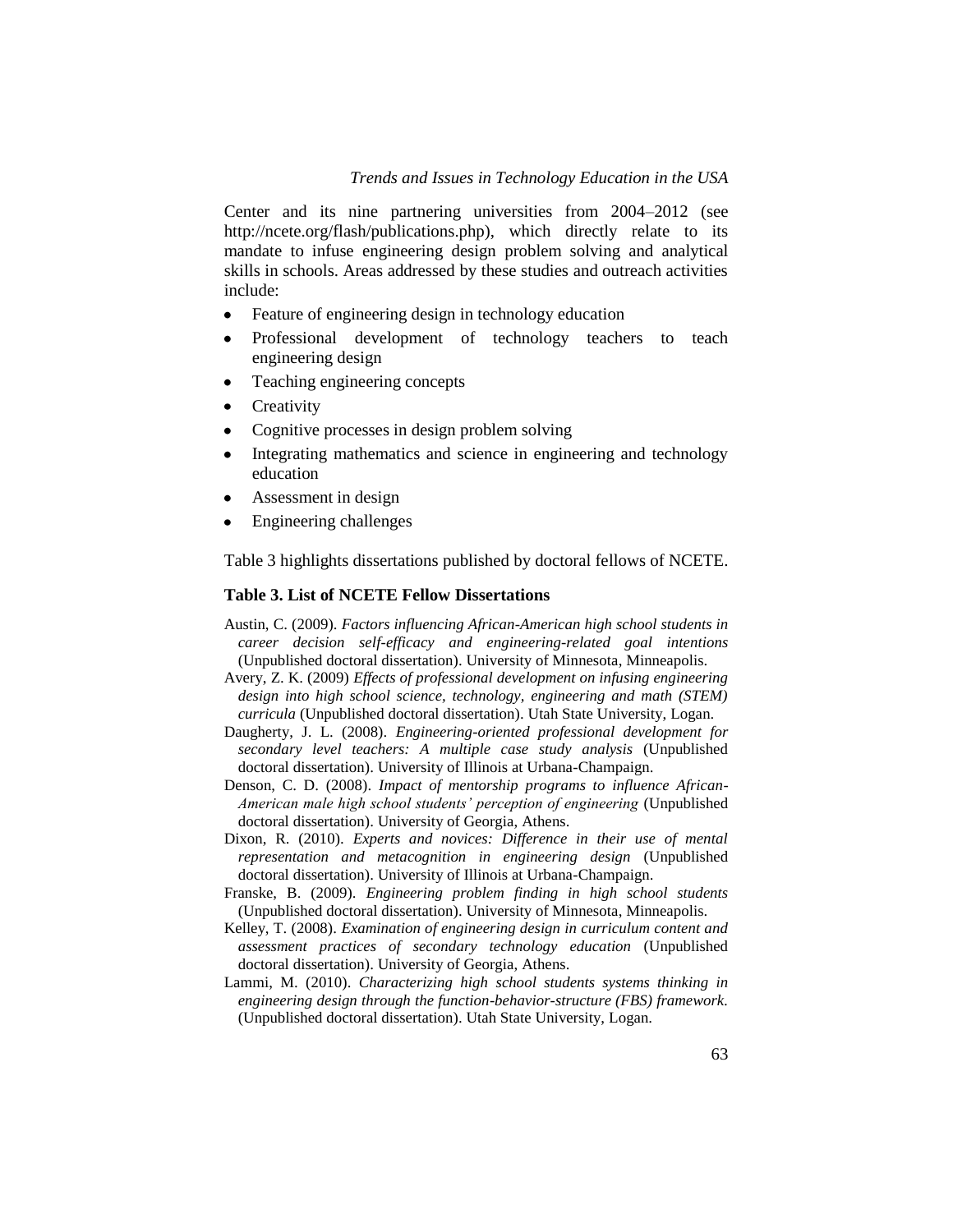- Mentzer, N. (2008). *Academic performance as a predictor of student growth in achievement and mental motivation during an engineering design challenge in engineering and technology education* (Unpublished doctoral dissertation). Utah State University, Logan.
- Roue, L. (2011). *A study of grade level and gender differences in divergent thinking among 8th and 11th graders in a mid-western school district* (Unpublished doctoral dissertation). University of Minnesota, Minneapolis.
- Stricker, D. (2008). *Perceptions of creativity in art, music and technology education* (Unpublished doctoral dissertation). University of Minnesota, Minneapolis.
- Walrath, D. (2008). *Complex systems in engineering and technology education: The role software simulations serve in student learning* (Unpublished doctoral dissertation). Utah State University, Logan.

Source: http://ncete.org/flash/publications\_dis.php

NCETE's final report to NSF in 2012 identified the lack of a clear disciplinary standards-based home for engineering design experiences as the main challenge that faces professional development of technology education teachers. The report also mentioned that the infusion of engineering design into high school courses is scattered across mathematics, technology, and science, and there is a considerable quantity of curriculum material available to guide teachers and professional developers. The report further added that presenting students with opportunities to engage in engineering design requires a paradigm shift from the traditional classroom environment to one where teachers establish an environment that encourages students to take ownership of the engineering design challenge, identify needs or wants that are personally important or relevant to them, frame the design problem with applicable criteria and constraints, generate alternative solutions, evaluate competing ideas, and carry out the testing of prototypes.

Concurrent developments in engineering education organizations, such as moves to embrace engineering content at the K-12 level, coupled with the implementation of structures to develop and support teachers in the delivery of this content, also impacted technology education. For example, in 2003 the American Society for Engineering Education (ASEE) added the K-12 Division and initiated K-12 workshops at the 2004 ASEE conference. In 2006, the National Academy of Engineering (NAE) established the Committee on K-12 Engineering Education to explore K-12 engineering curricula and instructional practices (NCETE, 2012).

Indubitably influenced by the national context and ongoing developments in engineering education associations and professional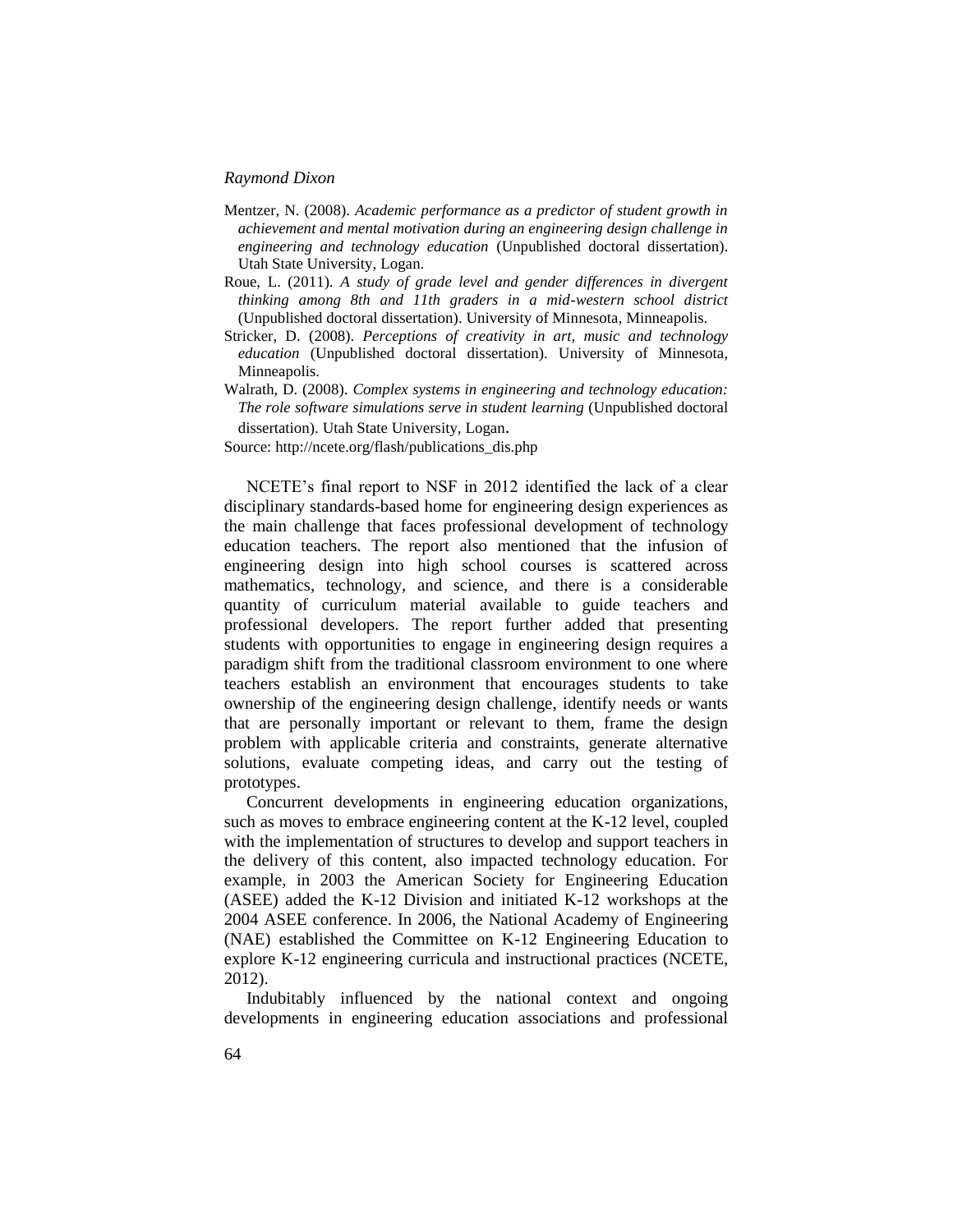bodies, the ITEA changed its name to the International Technology and Engineering Educators Association (ITEEA). In a release to the technology education community in March 2010, the ITEEA stated in part:

> This change causes the association to immediately address curriculum and professional development that includes both technology and engineering education at the K-12 level. The association's membership has been comprised of teachers who have been working in both areas and with many of its affiliates already having "engineering" in their association's title.

> The term engineering is not new to the technology teaching profession; it has been used for over a century in various course titles, discussions, and curriculum efforts. The engineering community played a key role in the creation of this subject area as it has gone through various name changes as industry and technology have changed.

> The name change properly positions the association to deal with the 'T' & 'E' of a strong STEM education. ...ITEEA's continuing initiatives with the Engineering by Design™ curriculum work further add to the promotion of technology and engineering at the K-12 school level…

Since the name change to ITEEA, other events at the national level pointed to deliberate efforts to include engineering content in K-12 schools. In 2011, 12 states included engineering in science standards and one in mathematics standards. Nineteen states included engineering related to standards promoted by ITEEA or "Project Lead the Way" (NCETE, 2012). The 2012 *Framework for K-12 Science Education*  stated that engineering and technology would be part of the new science standards. The National Assessment of Education Progress (NAEP) includes technology and engineering literacy in its 2014 assessment as distinct literacies.

### **Pre-Engineering and STEM**

A description of the trend in technology education would not be complete without addressing other curricular trends that have influenced technology education. In 2004, Lewis argued that the phenomenon of pre-engineering was the most recent claimant to the technology education tradition. He reasoned that: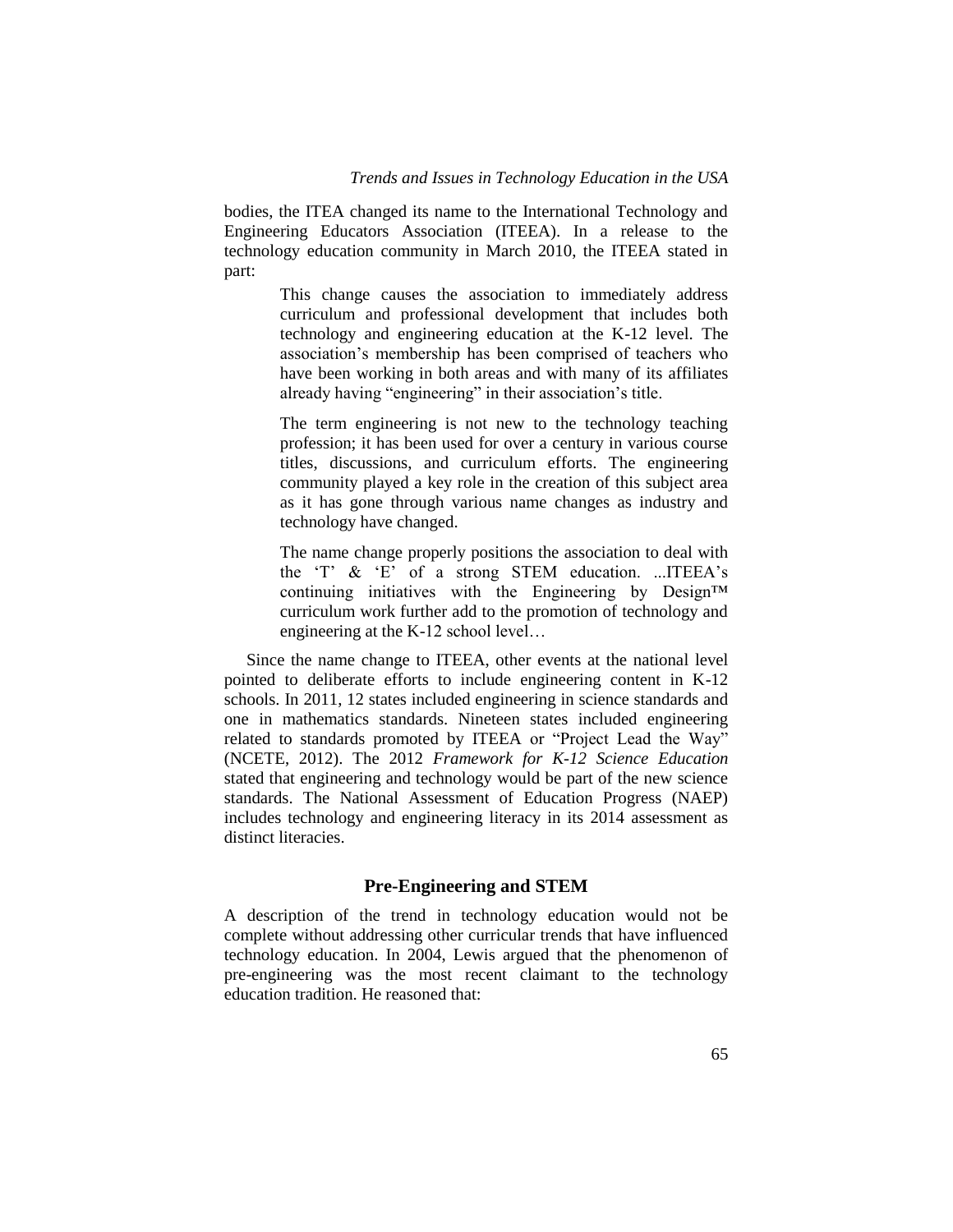while it constitutes an epistemological advance, pre-engineering also represents a decided sociological calculation, that hopes to make the subject more palatable to the tastes of the academics who run schools, and the middle and upper classes, whose children turn away from the base subject after the compulsory stages in the middle grades, as they fix their attention on the college track, and upon professional careers. (p. 22)

Lewis spoke about four conceptions of pre-engineering, identifying them as:

- Career academy conception Academies are intended to bridge the gap between academic and vocational education. Programs prepare students both for two and four-year colleges by combining a college preparatory curriculum with a career theme and courses that meet high school graduation and college preparatory requirements.
- Magnet school conception Magnet schools are district-wide  $\bullet$ specialty schools, which emerged as a means of desegregating school systems. One curricular approach is to focus these schools around particular themes. Parents send their kids to these racially mixed schools with the prospect of exposing them to innovative curricula.
- $\bullet$ Regular conception – This refers to the curriculum initiatives that infuse engineering design in the context of manufacturing, construction, transportation, communication, power and energy, and management – the core areas of technology education.
- Movement conception  $A$  version of pre-engineering that uses a  $\bullet$ course sequence option that sets the stage for possible enrollment in engineering programs in two and four-year colleges.

These conceptions tend to adopt a curricular structure that uses a particular discipline, such as science or mathematics, as a platform for the integration of engineering and technology; or technology and engineering to integrate mathematics and science concepts. Curricula associated with these pre-engineering conceptions have emerged to represent exemplar attempts to integrate STEM. Brophy, Klein, Portsmore, and Rogers (2008) described some of the more popular curricula in use at elementary and high schools.

# **Project Lead the Way**

Some view the "Project Lead the Way" (PLTW) curriculum as exemplary in providing high schools with pre-engineering activities and linkages to college-level engineering and engineering technology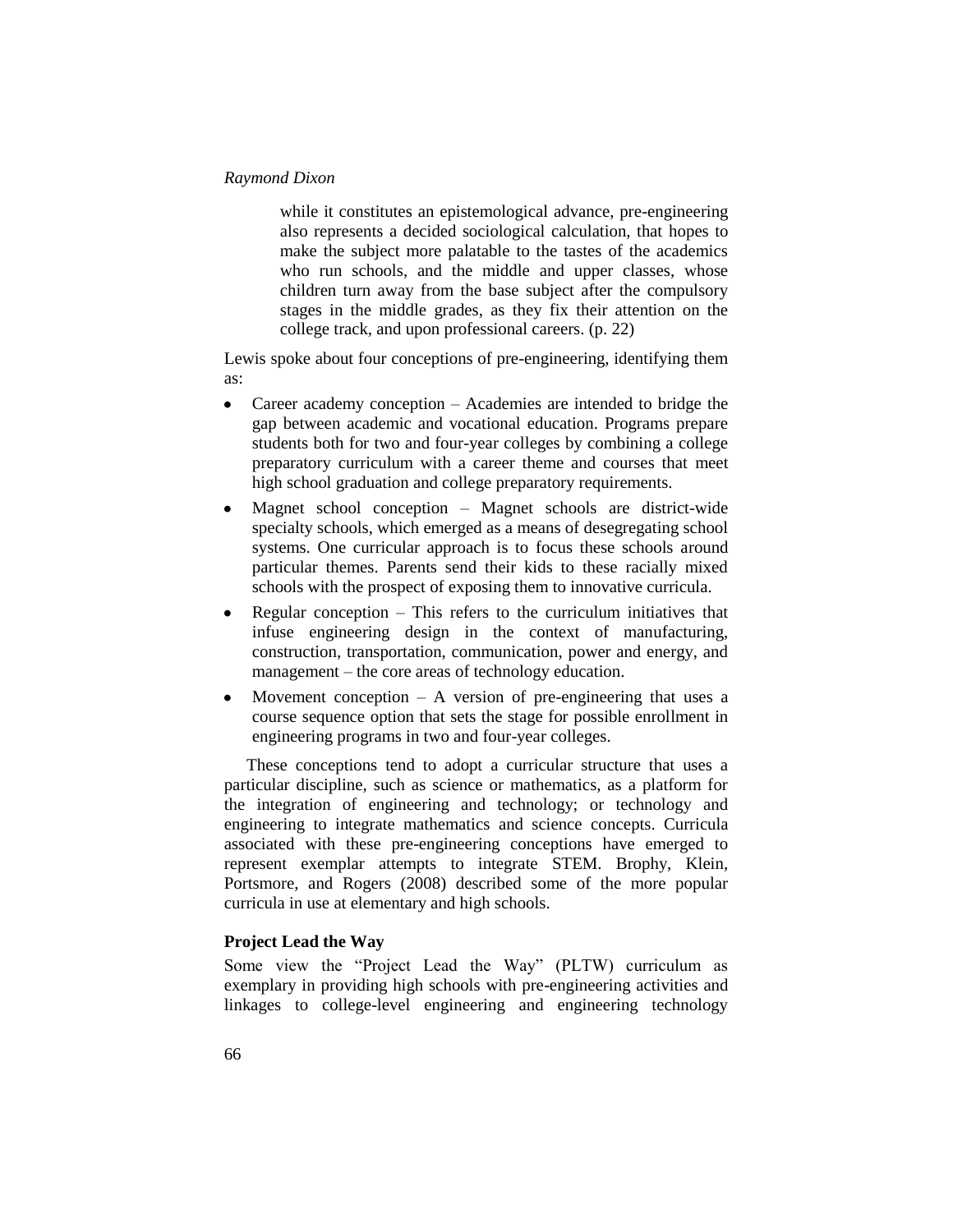programmes (Bottoms & Anthony, 2005; McVearry, 2003). PLTW is a non-profit organization that works with public schools, the private sector, and higher education to increase the quantity and quality of engineers and engineering technologists, by giving students the opportunity to design solutions to various problems. They offer a multi-year problembased/project-based curriculum that has been adopted by over 1,400 schools (7% of all U.S. high schools) in all 50 states and the District of Columbia (Tran & Nathan, 2010). Curricula are provided for both middle and high schools. The middle school curriculum introduces students in Grade 6 through 8 to the broad field of technology. The standard-based pre-engineering curriculum, *Pathway to Engineering*TM, is designed for high schools. It challenges students to solve real-world engineering problems by applying their knowledge and skills in mathematics, science and technology.

In the state of Massachusetts where this curriculum has been adopted, engineers advocate for the importance of technology education, resulting in it being viewed as high-status and the state conceiving the subject as a derivative of engineering and so framing it in tight connection with science. According to Lewis (2005):

> Throughout the grades, the curriculum guide takes an engineering slant. In grades 3-5, students learn about tools and materials, and are expected to display "engineering design skill" by finding and proposing solutions to problems, working with a variety of tools and materials. In grades 6-8, students are expected to "pursue engineering questions and technological solutions that emphasize research and problem solving." In the grades 9 and 10 they take a full year technology/engineering course covering engineering design; construction technologies; power and energy technologies in fluid, thermal and electrical systems; communication technologies; and manufacturing technologies. In grades 11 and 12 students can take advanced courses such as automation and robotics, multimedia, and biotechnology. At this level there is a strong engineering careers focus, with course sequences available for students intending to pursue engineering programs at the college level. (p. 32)

Teachers in Indiana also embraced the PLTW curriculum, seeing it as a valuable component of technology education and beneficial for technological literacy (Rogers & Rogers, 2005). The state has the highest per capita inclusion of PLTW in the nation. The curriculum is included in the State's technology education curriculum, and PLTW teachers are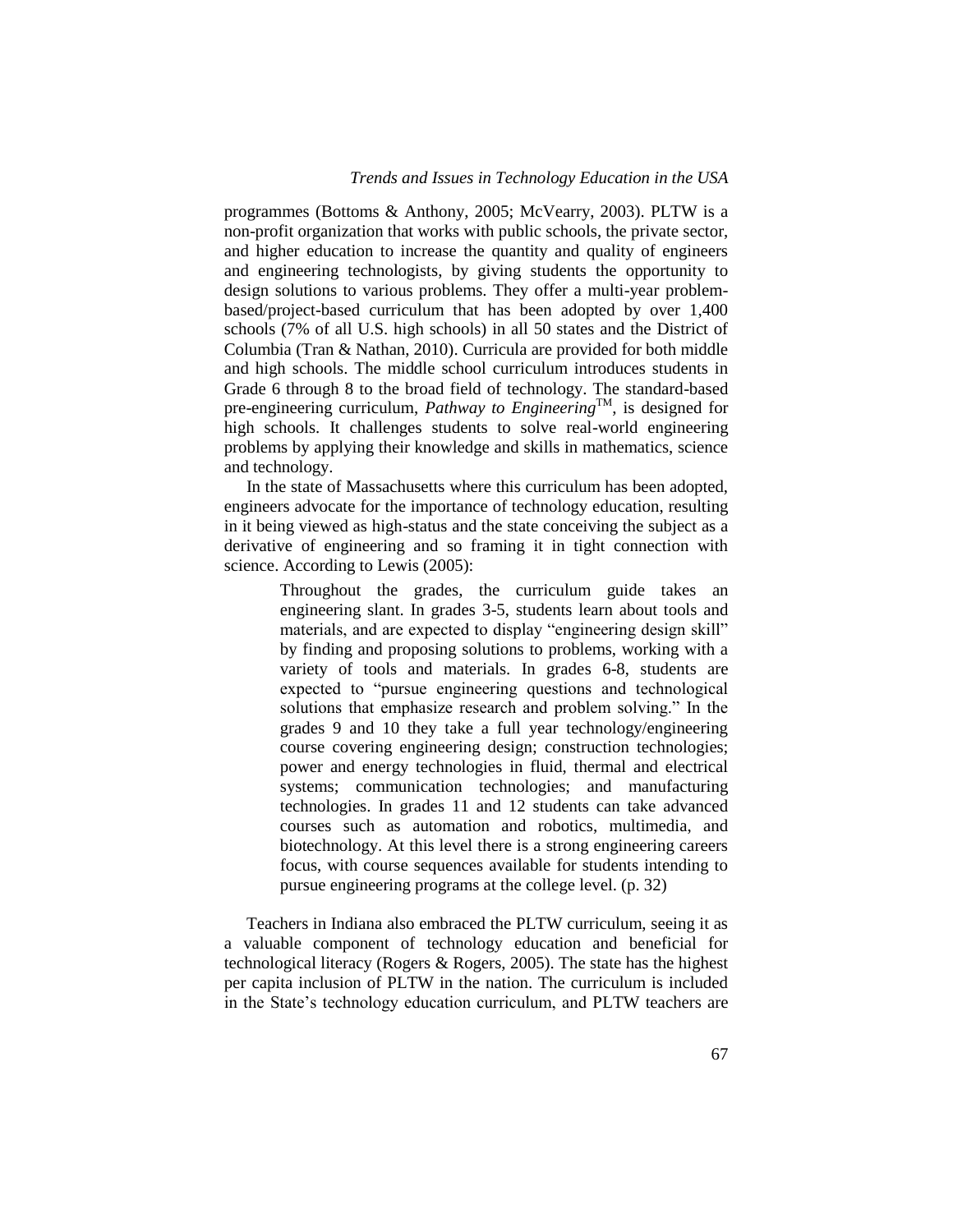required to hold a technology education teaching licensure (Rogers, 2006). In a study conducted among technology education teachers, Rogers (2006) concluded that Indiana's PLTW teachers perceive all the courses in the PLTW curriculum as being effective in developing preengineering competencies in their high school students. Figure 2 illustrates some of the curricula that are used at the middle and high school levels to develop technological literacy through a pre-engineering focus.

| <b>Pre-Engineering</b><br>Program  | <b>Description</b>                                                                                                                                                                                                                                                                                                                                                                                                                                                                                                                                                                                                                                                                                                                 |
|------------------------------------|------------------------------------------------------------------------------------------------------------------------------------------------------------------------------------------------------------------------------------------------------------------------------------------------------------------------------------------------------------------------------------------------------------------------------------------------------------------------------------------------------------------------------------------------------------------------------------------------------------------------------------------------------------------------------------------------------------------------------------|
| Engineering by Design<br>(EbD)     | The International Technology and Engineering<br>Association's<br><b>STEM</b><br>for<br>Educators<br>Center<br>Teaching and Learning™ has developed the only<br>standards-based national model for Grades K-12<br>that delivers technological literacy. The model<br>Engineering by Design™ is built on Standards for<br>Technological Literacy (ITEEA); Principles and<br>Standards for School Mathematics (NCTM); and<br>Project 2061, Benchmarks for Science Literacy<br>(AAAS). The EbD is used in many school districts<br>in the USA to teach to the STL.                                                                                                                                                                     |
| Engineering is<br>Elementary (EiE) | This is one of the largest elementary engineering<br>curriculum development projects. It focuses on<br>integrating engineering with reading literacy and<br>existing science topics in the elementary grades. It<br>was originally developed at the Boston Museum of<br>Science to meet new engineering standards like<br>those defined by Massachusetts. EiE is aligned<br>with national and many state standards<br>and<br>with<br>science,<br>integrated<br>language<br>arts,<br>mathematics, and social studies. Some pre-service<br>teacher education programs use these materials in<br>EiE also provides in-service<br>their<br>courses.<br>professional development for educators who want<br>to implement the curriculum. |
| LEGOengineering                    | This is the most prominent project of Tufts Center<br>for Engineering Education Outreach. The center<br>initially selected the LEGO material to implement<br>the majority of its engineering efforts at the K-12<br>levels as well as at the college level, because of<br>their ease of use as well as their power to enable<br>students in hands-on engineering design. The                                                                                                                                                                                                                                                                                                                                                       |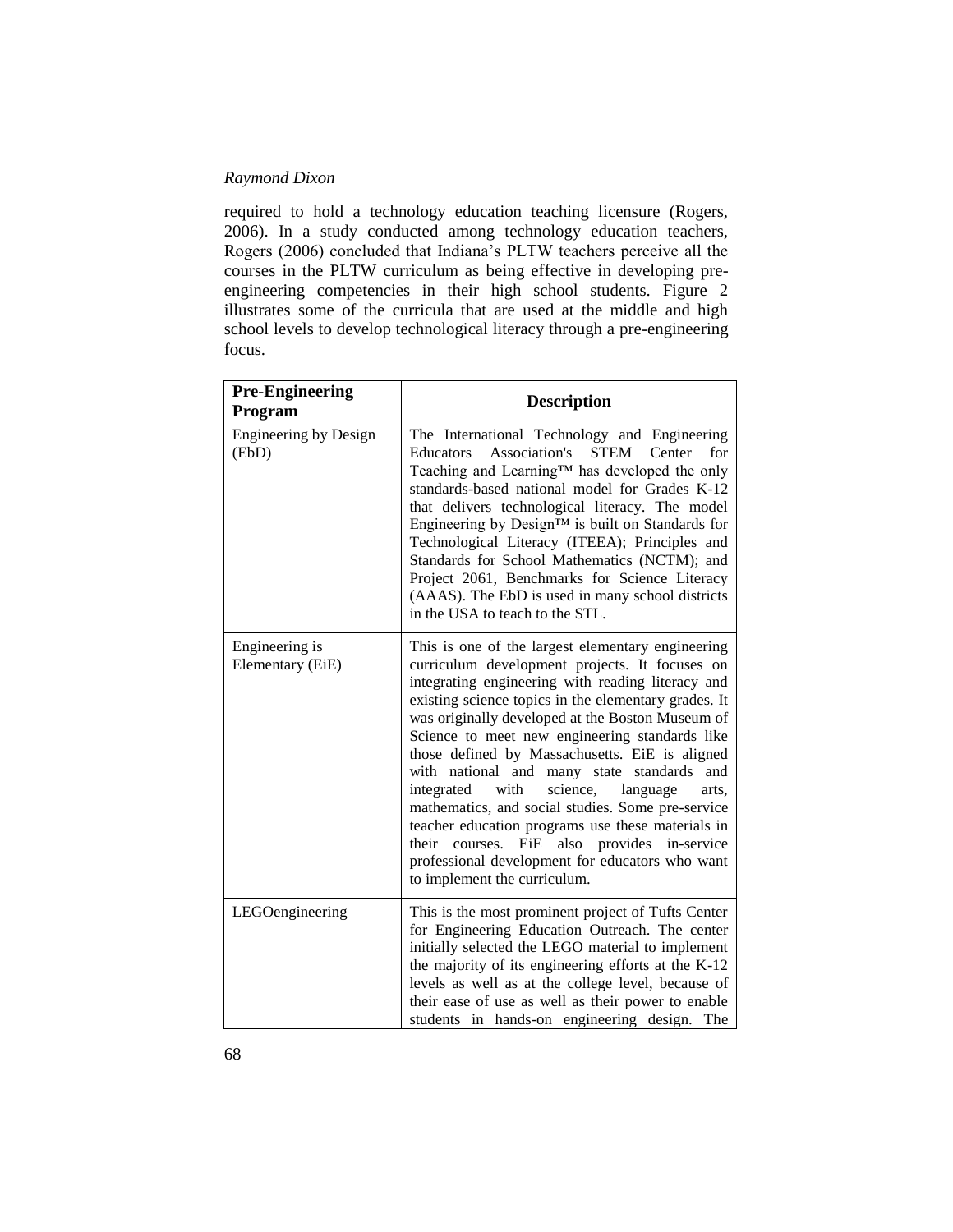|                                                                                         | LEGO toolkit gives students the opportunity to<br>design solutions to various problems, while still<br>allowing them to make changes with their design.<br>They can create working products of significant<br>complexity while still remaining open-ended. The<br>LEGOengineering-inspired books and activities<br>help to give educators at the elementary, middle,<br>and high school /college level basic activities to<br>bring engineering into the classroom and teaching<br>engineering content.                                                                        |
|-----------------------------------------------------------------------------------------|--------------------------------------------------------------------------------------------------------------------------------------------------------------------------------------------------------------------------------------------------------------------------------------------------------------------------------------------------------------------------------------------------------------------------------------------------------------------------------------------------------------------------------------------------------------------------------|
| The Infinity Project                                                                    | The Infinity Project was developed in 1999 by the<br>Institute for Engineering Education at the Southern<br>Methodist University, Texas Instruments working<br>in partnership with the U.S Department of<br>Education, the National Science Foundation, and<br>others. It brings the theme of technology literacy<br>and engineering into middle and high schools<br>through a curriculum that focuses on advanced<br>digital signal processors (DSPs),<br>topics in<br>including the internet, cell phones, digital video<br>and movie special effects, and electronic music. |
| Vanderbilt Instruction in<br>Biomedical Engineering<br>for Secondary Science<br>(VIBES) | VIBES started in 1999. The project was funded<br>through the National<br>Science<br>Foundation's<br>Vanderbilt - Northwestern-Texas-Harvard/MIT<br>Engineering Research Center (VaNTH ERC).<br>Vibes consists of learning modules to teach a high<br>school level engineering course, a physics course,<br>or portions of an anatomy or physiology course.<br>Teachers participating in VIBES must be teaching<br>a relevant course and have approval from their<br>home school to participate in VIBES workshop.                                                              |

*Figure 2.* Examples of pre-engineering curricula.

The strong design focus of PLTW and other curricula highlighted in Figure 2 reflect the emphasis on creative problem solving. *Standards for Technological Literacy* emphasize the use of problem-solving strategies in teaching to enhance creativity. Design is ideal for creative thinking because of its open-endedness and the fact that there is more than one possible answer and more than one method of arriving at a solution (McCormick & Davidson, 1996). Design also requires students to use analogical reasoning and divergent thinking processes—cognitive processes that enhance creative abilities (Lewis 2005).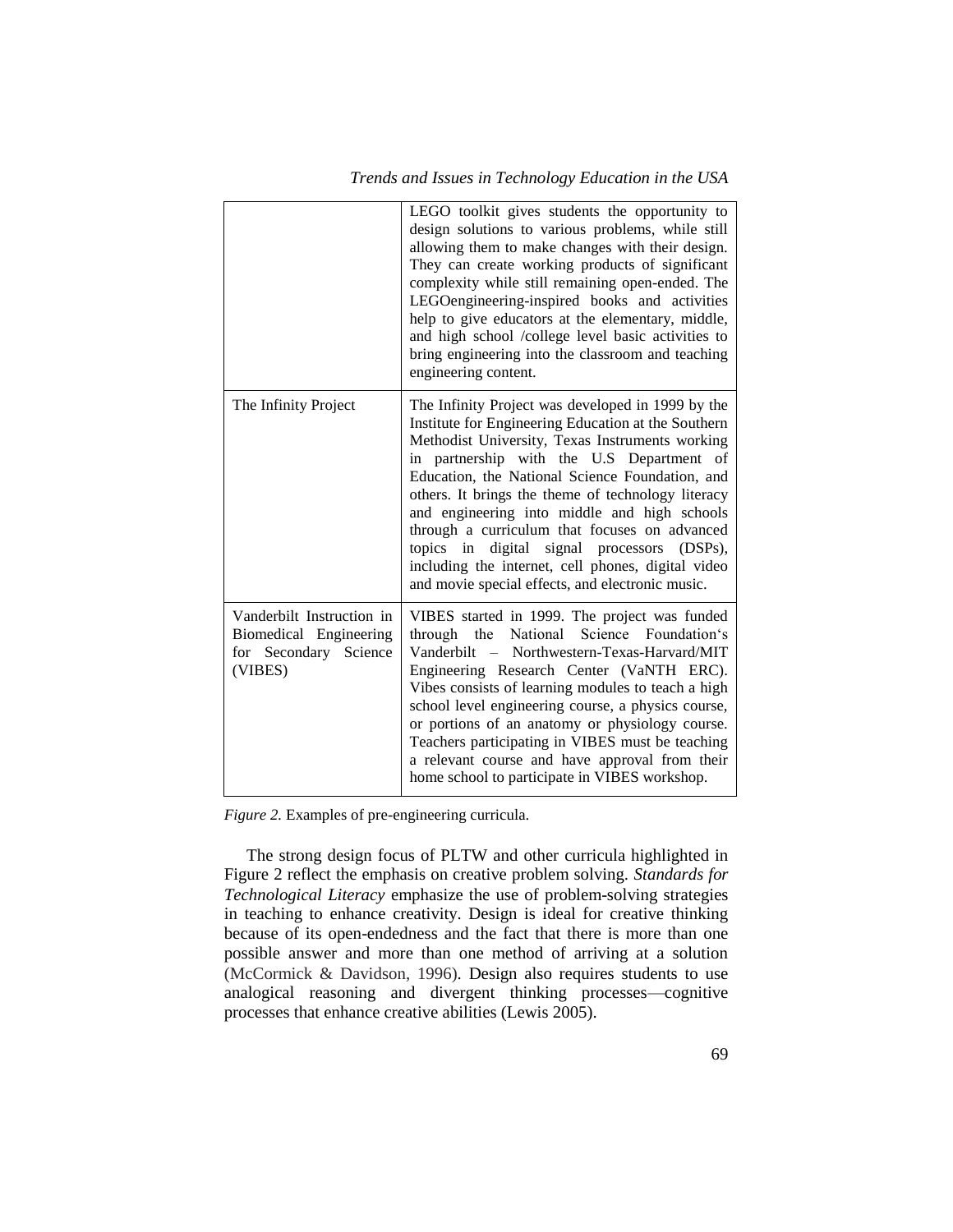# **A Picture of What's Happening in Schools**

Articles appearing in the *Technology and Engineering Teacher* Journal (formerly *The Technology Teacher*) help to paint a picture of what technology education teachers have been accomplishing in the classroom. The four-year period from 2008 to 2012 saw the emphasis on design and integrative STEM. For example, Frazier and Sterling (2008) related how they used "motor mania" as a topic to let students experience at first hand the relationship between science and technology applications, such as getting a car to function well. This problem-based learning activity takes middle school students through the various stages of the design process to solve a technological problem. The learning engagements provide a means for students to function as scientists and engineers as they work towards solving a specific real-world problem situation with technological design. Verma, Dickerson, and McKinney (2011) demonstrated how an innovative project-based curriculum, "The Marine Tech Project," helped students to learn about ship design, construction, ship operations, and ship stability concepts.

Sanders (2009, p. 23), addressing the importance of integrative STEM in technology education classrooms, said that it "provides a context and framework for organizing abstract understandings of science and mathematics and encourage students to actively construct the contextualized knowledge of science and mathematics, thereby promoting recall and learning transfer." There are also accounts of teachers implementing integrative STEM in their own courses. Silk, Hagashi, Shoop, and Schunn (2010) spoke about designing and redesigning robotics units to teach mathematics. Bellamy and Mativo (2010) discussed using real-life situations in the technology education classroom to teach mathematics, and Gathing (2011) illustrated how mathematics can be integrated into technology classes by using bridge design in the teaching of trigonometry.

Other articles in the *Technology and Engineering Teacher* journal also illustrate how integrative STEM is being introduced in technology education through teachers working across disciplines. For example, Pendergraft, Daugherty, and Rossetti (2009) spoke of how the English language learner programme at the Engineering Academy at Springdale High School, Arkansas used engineering design activities to introduce students to the open-ended and multidisciplinary nature of engineering. The challenging design problems provided students with opportunities to apply the science, math, and technology concepts they had been studying in their associated classes. Piotrowski and Kressly (2009) spoke of the benefits of cooperative classroom robotics, which bring teachers from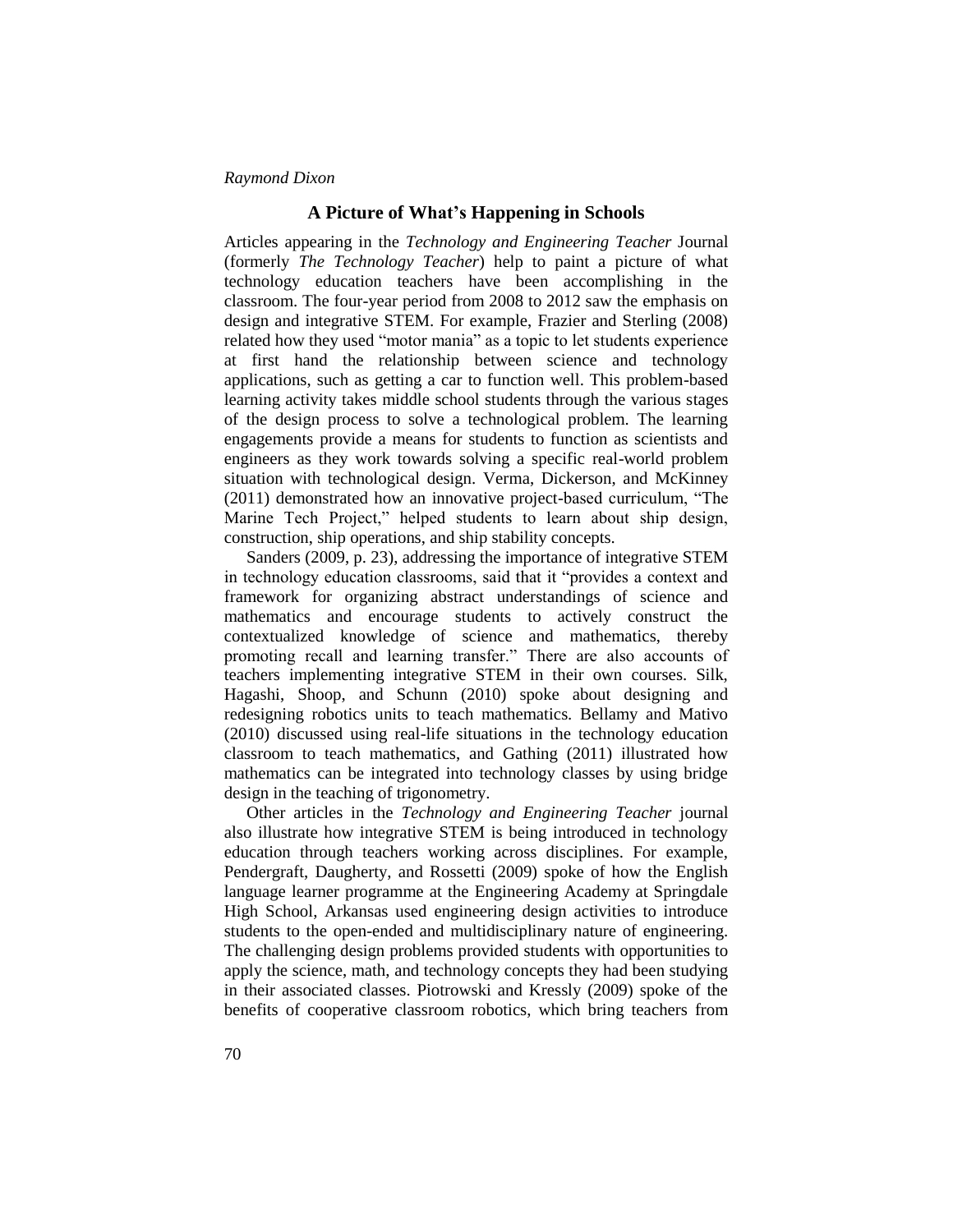mathematics, science, and even English, to the technology education lab. Lawrence and Mancuso (2012) explained how girls' awareness and interest in engineering are promoted in the "Girls Excited about Engineering, Mathematics and Computer Science" (GE2McS) NSF initiative in schools. Brown, Brown, and Merrill (2012) explored possible ways in which mathematics, science, and technology education teachers could collaborate in teaching biotechnology, medical technology, and engineering. The journal contains numerous examples of exemplary teaching and curriculum that address robotics, CNC machining, communications technology, nanotechnology, medical technology, alternative energy, green technologies, construction technology, design challenges, and animation/ simulation in design.

Despite the role that technology education teachers at the middle and high school level are playing in integrating STEM, particularly through technological and engineering design, in a survey study conducted among supervisors in school districts across 50 states, Moye, Dugger, and Starkweather (2012) found that technology and engineering teachers are not being counted in major state STEM initiatives. Technology teachers are either non-existent or loosely counted in many databases. They go on to add that states often see "STEM" as what mathematics and science teachers do. They recommend that emphasis must be placed on ensuring that technology education teachers are also included in this group.

The progression of technology education in the USA for the past 20 years reflects the gradual acceptance for technological literacy to be delivered as general education. To that end, national standards have been produced for all grade levels. While technology education is still not a compulsory curriculum, its role in teaching integrative STEM is recognized by many in mathematics, science, and engineering education. The decision to include standards that address science and engineering practices; engineering design; and science, technology, society, and the environment, in the new *Next Generation Science Standards* (Achieve, Inc., 2013) for K-12 schools is indicative of how closer to this realization the nation has come.

# **Lessons for the Caribbean**

The Caribbean can learn from these efforts to produce technology standards to ensure that its citizenry is also characterized by technological literacy. Indeed, this cannot be overemphasized in a world where technology is becoming pervasive at every level of society. The Caribbean as a region, however, will lag behind other nations in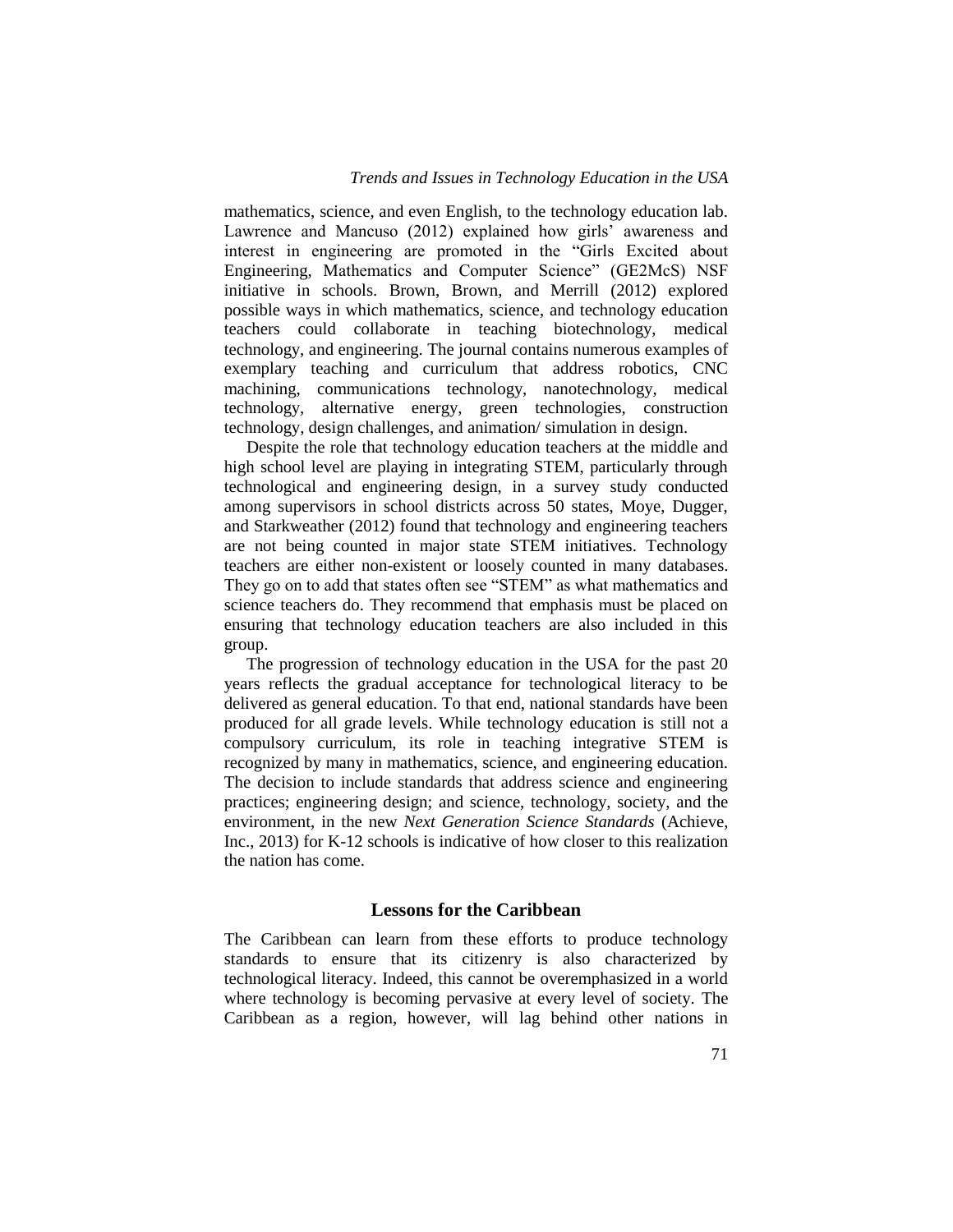producing a technologically literate society if regional initiatives are not taken to develop frameworks through which this can be achieved. I will now—without being prescriptive—articulate some broad approaches that are needed in the Caribbean to address technological literacy from the primary to the secondary level of the educational system.

# **Technological Standards for the Region**

For the Caribbean region to remain competitive in the present, and also in a future global economy, the region must move beyond viewing general education as being defined only by the language arts, mathematics, and the sciences. Literacy must also encompass understanding the nature of technology, and every student from the primary to the secondary level must be exposed to systematic, ageappropriate curricula that allow this to be achieved. To attain this egalitarian goal, there must be standards that govern the content of technology that is taught at the primary and secondary levels throughout the region. The establishment of such standards will provide guidelines for technology teaching practice and an evaluative framework, which will ensure that the region is producing secondary school students with the technological foundation to be successful in postsecondary education (academic or vocational), and who are also ready for entry-level positions in advanced technology industry. In the long term, the region's populace will be characterized by high levels of technological competency. Visions of a common economic region only accentuate the importance of such standards; without which parity in technological outcomes among the islands will be difficult to guarantee.

Technology literacy standards must be driven by a socio-economic analysis of the region's technological infrastructure, which should produce a classification of core technological areas for learning from the primary to the secondary level. For example, the STL classified five core technological areas in which students in the USA should be literate—energy, transportation, manufacturing, communication, and construction. Similarly, such a classification is required for the Caribbean region. Indeed, Girvan (2007) might have inadvertently identified some aspects of this classification when he identified energy, manufacturing, and agriculture as some of the main economic drivers of Caribbean regional development. Regional efforts, however, must be invested in research to define these core technological areas and the relevant standards that govern their learning. This must be followed by policies instituted by the regional ministries of education to develop curricula, student assessments, and teacher development programmes to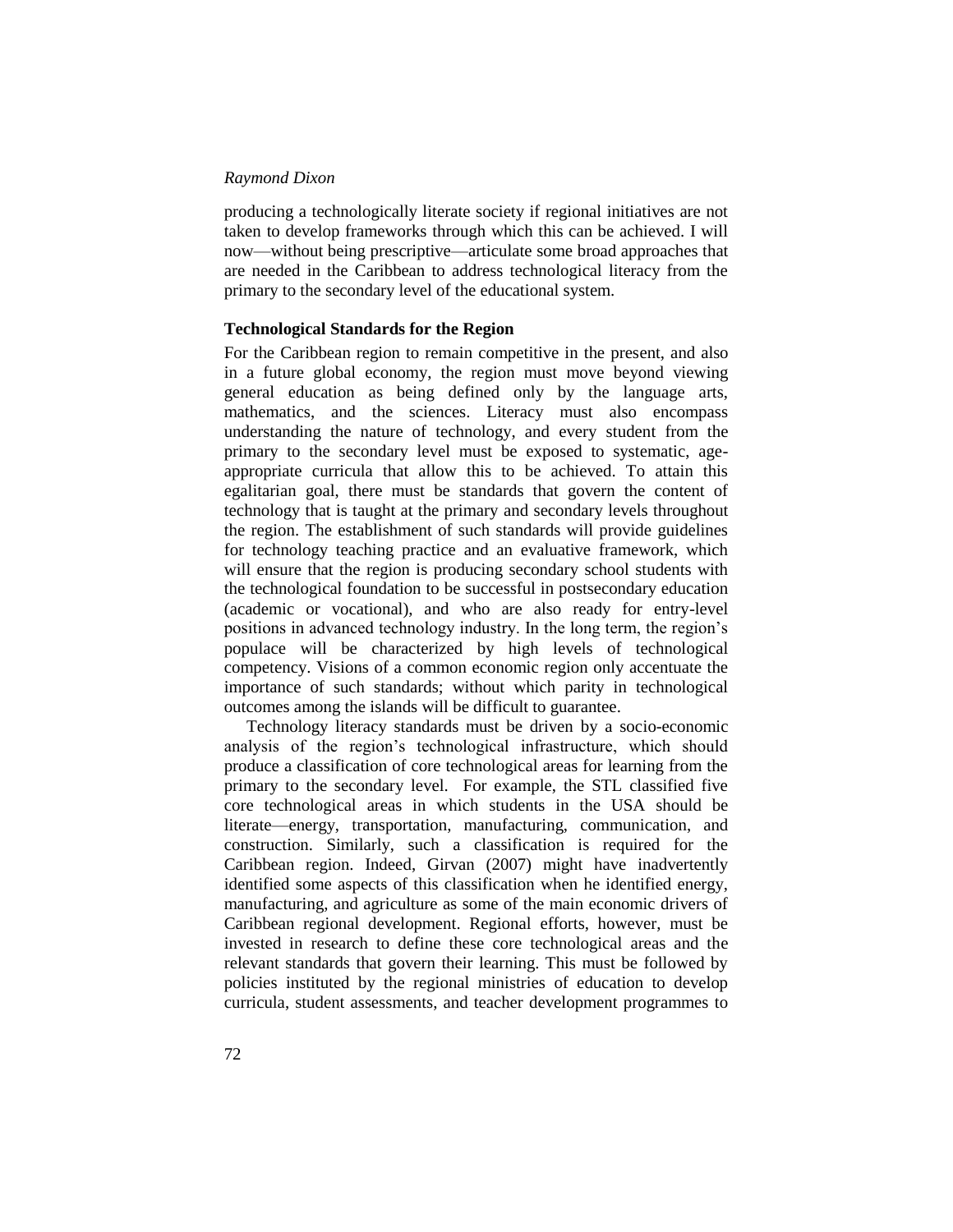meet the requirements of these standards from primary to secondary levels (Dugger, 1999).

Standards have the capacity to influence change in the fundamental delivery mechanism of the educational system. Standards for technological literacy—as general education—that have the endorsement of the education ministries in the Caribbean, can influence how education is delivered at the primary and secondary levels. The following are three ways in which this might be possible.

First, the existence of a standard document for technological literacy for primary education will influence the development of curricular materials, methods of assessment, teacher education and development programmes, as well as infrastructural changes to ensure that the outcomes relating to these standards are achieved. One way in which colleges can address technological literacy requirements at the primary level is to have integrative STEM teacher education certification programmes. The basic nature of technology required at the primary level should not make this difficult to achieve at teacher training colleges. The indigenous materials available in the Caribbean, as well as the plethora of computer-assisted learning educational software that can allow students to explore math, science, and technology, are resources that can be used to enrich the learning of STEM at the primary level. Off-the-shelf, low cost, and low maintenance equipment are also available, which provide educational engagements requiring scientific inquiry, mathematics, and technological problem solving. Dugger (1999) offers some useful insights into technology learning at the primary level. He indicated that technology at the elementary level involves much more than products and computers. Technology has its own intellectual domain, which every student should learn along with science, mathematics, language arts, and social studies. Lewis (1999a) also added that technology education in a poor country cannot be premised on the same content as in affluent countries, but technology in schools must be concerned with exciting and delighting children. The key is to foster interest in careers with a technological focus by allowing students to have opportunities to engage in rich technological experiences from an early age (ACARA, 2012).

Second, the secondary entrance assessment (known as GSAT in Jamaica and BSSE in Barbados) that is used each year in some islands to place students in secondary schools should also assess for technological outcomes. This will ensure that students enter secondary education programmes with the required technological foundation.

Third, technology literacy standards for secondary level must also include a progression in the development of engineering outcomes.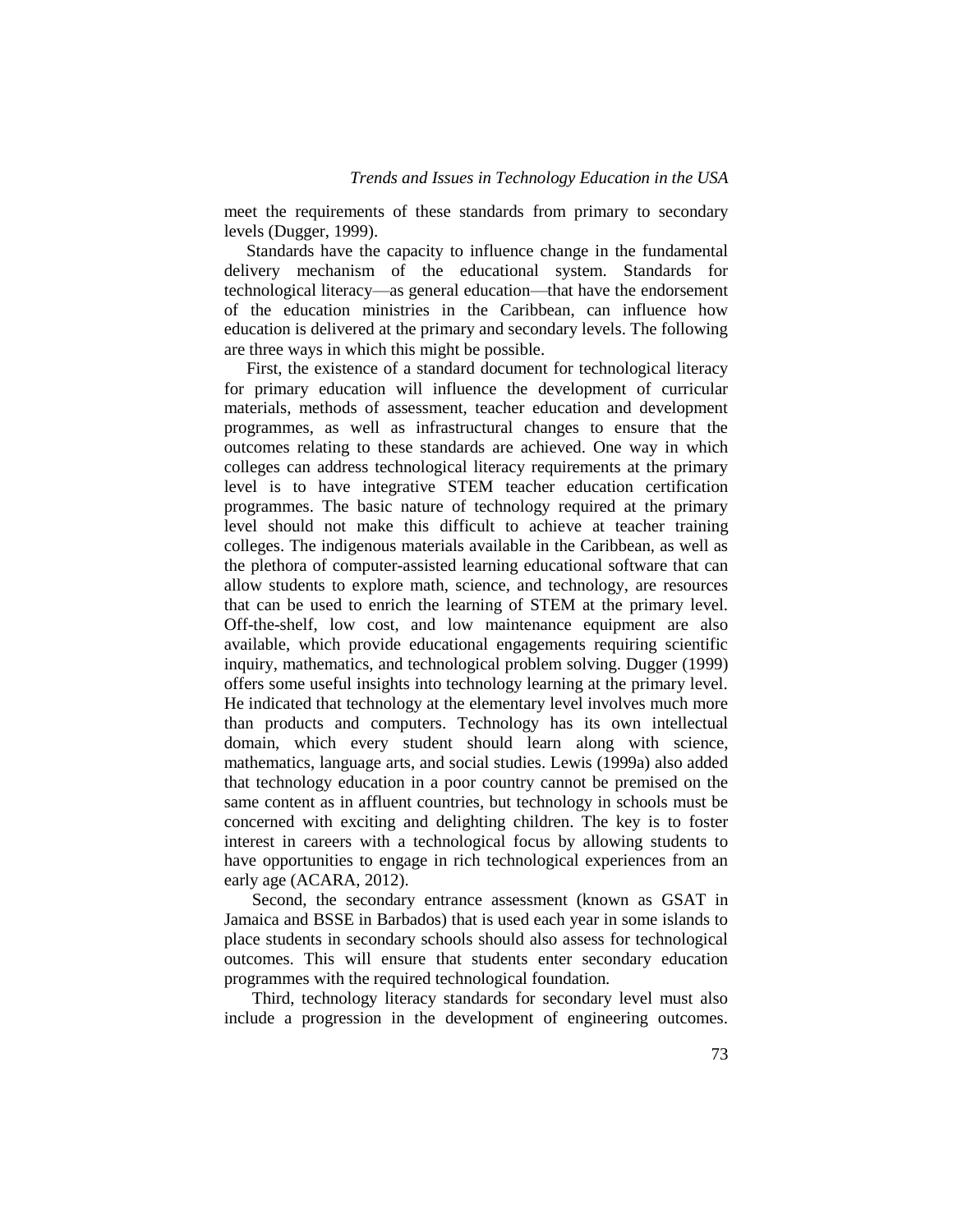Engineering principles, engineering design, material science, and other relevant engineering focus must also be addressed in such a document. Having a consistent framework to guide secondary teachers throughout the Caribbean will help to assure the general public that students possess the technological foundation to advance into various STEM fields at the college level. A solid foundation will also be provided for students who choose technical and vocational areas. The Caribbean Secondary Education Certificate (CSEC) and the Caribbean Advanced Proficiency Examination (CAPE) can use these standards as a framework to assess for technological outcomes.

# **A Note on TVET**

While standards that govern technological literacy are very important for primary and secondary level education, this does not somehow negate the need for occupational standards to ensure that Caribbean students are acquiring specific job competencies at the appropriate proficiency while they are still in secondary school. Both standards used in synergy will produce a technologically literate and technically competent populace; technological standards will ensure that general proficiency in technology is achieved, while occupational standards will ensure that students achieve specific job competencies for targeted occupational areas. The latter standards are derived from job or occupational analysis normally carried out by the Councils of Technical and Vocational Training in the respective islands that have such an institution. In fact, for some years now, Caribbean Vocational Qualifications (CVQs) that serve to standardize skills expectations across the region have been in existence (Lewis, 2007).

Much can be learned from Newly Industrialized Countries such as China and Korea, which share a new vision of the role of technical and vocational education and training (TVET), seeing it as equally important to equip students with the life skills of the  $21<sup>st</sup>$  century (UNESCO, 2005). In these countries, increasing numbers of secondary school students are enrolled in TVET programmes that have a strong academic focus. In some schools, academic and vocational students share 75% of a common curriculum (Lewis, 2007). Regardless of the configuration used, the salient point is that TVET must be an integral part of the regional strategy to develop a technologically capable, equitable, and sustainable region.

The institutional infrastructure of the islands in the Caribbean necessitates that a diverse approach to delivering TVET be used. For example, secondary schools can partner with TVET agencies,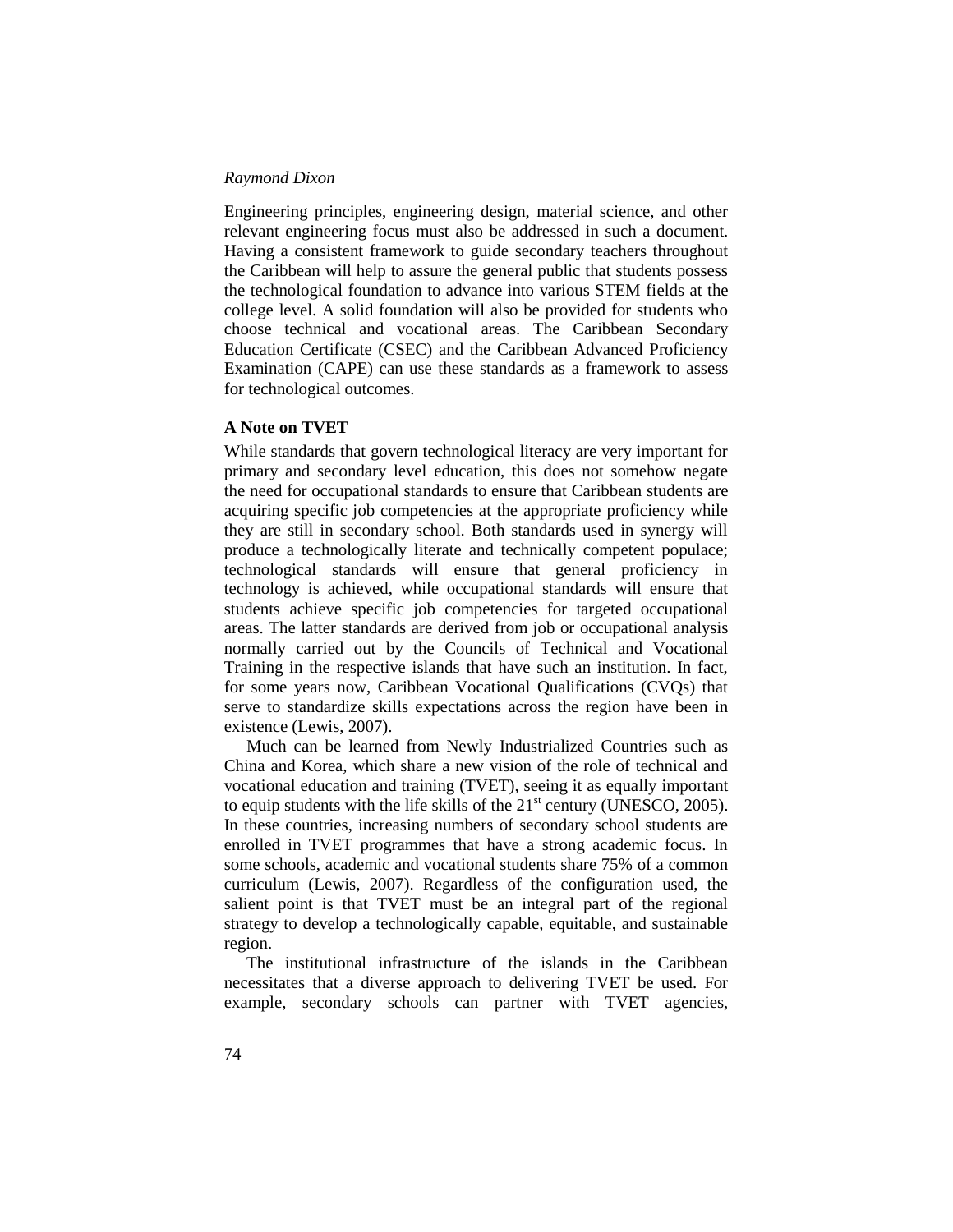community and technical colleges, and private enterprises to deliver the first level (Level 1) of TVET qualifications. Level 1 programmes can be delivered at secondary school campuses as joint endeavours between secondary schools and national training agencies. Facilities at community colleges or training centres can also be used if secondary schools do not have the infrastructure. With this approach, students can concurrently complete vocational curricula, while completing Grades 9- 11of the technology standards, to be ready for entry into the workforce. An obvious advantage of using this configuration is that students can meet standards for entry into particular technical occupations before completing secondary school. This would help to minimize expenses that companies accrue from training workers in entry-level technical skills, and lead to the diversion of these resources to advanced technological training. Such a partnership between schools and training agencies can result in access to facilities, equipment, and other resources that normally would be difficult for the schools because of budgetary constraints. Moving Level 1 TVET programmes into secondary schools will strengthen the collaboration among schools, industry, and TVET agencies. Industries and TVET agencies will have more influence in school curricula and administration. Industry, in particular, could provide opportunities for apprenticeship placements, scholarships, and their personnel can serve on school boards, and advisory committees.

### **References**

- Achieve, Inc. (2013). *Next Generation Science Standards.* Retrieved from http://www.nextgenscience.org/next-generation-science-standards
- American Association for the Advancement of Science. (1993). *Project 2061: Benchmarks for Science Literacy*. Retrieved from http://www.project2061.org/publications/bsl/online/index.php
- Australian Curriculum, Assessment and Reporting Authority. (2012). *The shape of the Australian curriculum:Technologies.* Sydney, Australia: Author*.* Retrieved from http://www.acara.edu.au/verve/\_resources/Shape \_of\_the\_Australian\_Curriculum\_-\_Technologies\_-\_August\_2012.pdf
- Bellamy, J. S., & Mativo, J. M. (2010). A different angle for teaching math. *Technology Teacher, 69*(7), 26–28.
- Bottoms, G., & Anthony, K. (2005). *Project Lead the Way: A pre-engineering curriculum that works*. Atlanta, GA: Southern Regional Educational Board
- Brophy, S., Klein, S., Portsmore, M., & Rogers, C. (2008). Advancing engineering education in P-12 classrooms. *Journal of Engineering Education, 97*(3), 369–387. doi:10.1002/j.2168-9830.2008.tb00985.x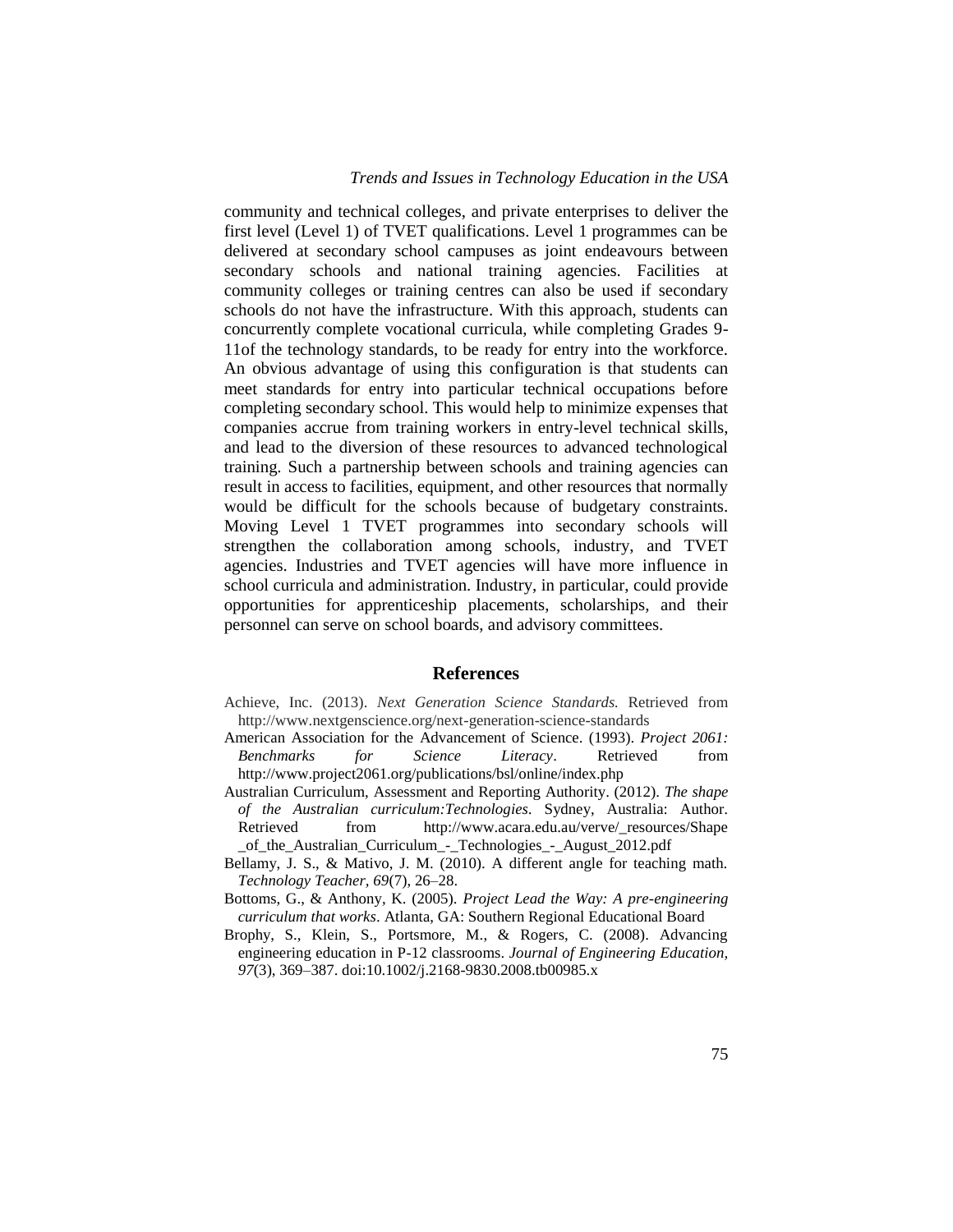- Brown, J., Brown, R., & Merrill, C. (2012). Science and technology educators' enacted curriculum: Areas of possible collaboration for an integrative STEM approach in public schools. *Technology and Engineering Teacher, 71*(4), 30– 34.
- Compton, V. (2009). Yep-we can do that: Technological response to the curriculum 'needs' arising…. *Design and Technology Education: An International Journal, 14*(1), 21–36.
- Cotton, S. E. (2002). Making problem-solving simulations more realistic. *Technology Teacher*, *62*(3), 29–32.
- Custer, R. L. (1995). Examining the dimensions of technology. *International Journal of Technology and Design Education, 5*(3), 219–244. doi:10.1007/BF00769905
- Custer, R. L., Valesey, B. G., & Burke, B. N. (2001). An assessment model for a design approach to technological problem solving. *Journal of Technology Education*, *12*(2), 5–20.
- Dugger Jr., W. E. (1999). Standards development as part of the Technology for all Americans Project. *Journal of Technology Studies*. *25*(2), 34–38.
- Dugger Jr., W. E. (2002). Roots of technology education: Standards projects. *Journal of Technology Studies*. *28*(2), 96–98.
- Education for Engineering. (2013). *New principles for design & technology in the national curriculum.* Retrieved from http://www.educationforengineering.org.uk/reports/pdf/e4e\_report\_feb2013. pdf
- Foster, W. T. (1992). Topics and methods of recent graduate student research in industrial education and related fields. *Journal of Industrial Teacher Education*, *30*(1), 59–72.
- Foster, W. T. (1995). Integrating educational disciplines. *Technology Teacher*, *54*(8), 45.
- Frazier, W. M., & Sterling, D. R. (2008). Motor mania: Revving up for technological design. *Technology Teacher*, *67*(5), 5–12.
- Frey, R. E. (1989). A philosophical framework for understanding technology. *Journal of Industrial Teacher Education, 27*(1), 23–35.
- Gathing, A. (2011). Bridges with trigonometry equals engineering achievement. *Technology and Engineering Teacher 70*(5), 30–34.
- Girvan, N. (2007). *Towards a single development vision and the role of a single economy*. Cave Hill, Barbados: The University of the West Indies.
- Hailey, C., Erekson, T., Becker, K., & Thomas, M. (2005). National Center for Engineering and Technology Education. *Technology Teacher, 64*(5), 23–26.
- Herschbach, D. R. (1995). Technology as knowledge: Implications for instruction. *Journal of Technology Education, 7*(1), 31–42.
- Herschbach, D. R. (1997). From industrial arts to technology education: The eclipse of purpose. *Journal of Technology Studies, 23*(2), 20–28.
- Hoepfl, M. (1997). Choosing qualitative research: A primer for technology education researchers. *Journal of Technology Education, 9*(1), 47–63.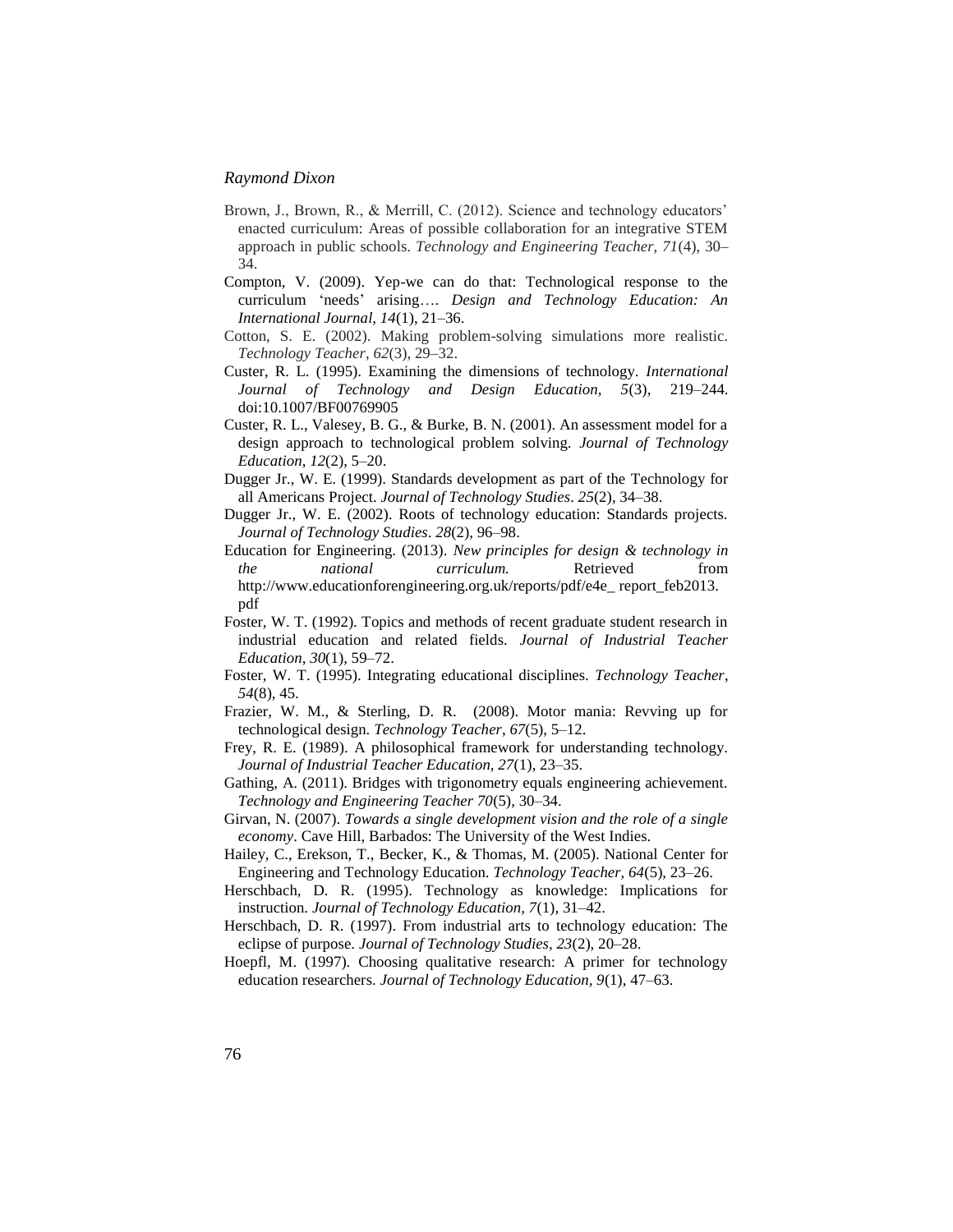- International Technology Education Association. (2000). *Standards for technological literacy: Content for the study of technology*. Reston, VA: Author.
- Johnson, S. D. (1995). Will our research hold up under scrutiny? *Journal of Industrial Teacher Education*, *32*(3), 3–6.
- Jones, A. (2007). The developing field of technology education in New Zealand: The last twenty years. In M. J. de Vries & I. Mottier (Eds.), *International handbook of technology education: Reviewing the past twenty years* (pp. 197– 212). Rotterdam, The Netherlands: Sense Publishers.
- LaPorte, J. (2002). Are we there yet? *Journal of Technology Education, 13*(2), 2–5. Retrieved from http://scholar.lib.vt.edu/ejournals/JTE/v13n2/editor.html
- Lawrence, D. A., & Mancuso, T. A. (2012). Promoting girls' awareness and interest in engineering. *Technology and Engineering Teacher, 72*(1), 11–16.
- Lewis, T. (1996). Accommodating border crossings. *Journal of Industrial Teacher Education, 33*(2), 7–28.
- Lewis, T. (1999a). Content or process as approaches to technology curriculum: Does it really matter come Monday morning. *Journal of Technology Education*, *11*(1), 45–59.
- Lewis, T. (1999b). Research in technology education Some areas of need. *Journal of Technology Education*, *10*(2), 41–56.
- Lewis, T. (2004). A turn to engineering: The continuing struggle of technology education for legitimization as a school subject. *Journal of Technology Education*, *16*(1), 21–39.
- Lewis, T. (2005). Coming to terms with engineering design as content. *Journal of Technology Education*, *16*(2), 37–54
- Lewis, T. (2007). Reconceptualizing vocational education and training (VET) in Caribbean schooling. In L. Quamina-Aiyejina (Ed.), *Reconceptualising the agenda for education in the Caribbean: Proceedings of the 2007 Biennial Cross-Campus Conference in Education* (pp. 477–488). St. Augustine, Trinidad: School of Education, UWI.
- McCormick, R., & Davidson, M. (1996). Problem solving and the tyranny of product outcomes. *Journal of Design and Technology Education*, *1*(3), 230– 241.
- McVearry, R. D. (2003). High-tech high schools build bridges to college. *Engineering Times*. Alexandria, VA: National Society of Professional Engineers. Retrieved from http://www.nspe.org
- Moye, J. J., Dugger Jr., W. E., & Starkweather, K. N. (2012). The status of technology and engineering in the United States: A fourth report of the findings from the states (2011-2012). *Technology and Engineering Teacher, 71*(8), 25–31.
- National Center for Engineering and Technology Education. (2012). *Final report: Accomplishments and findings* (Reports to NSF Paper 1). Retrieved from http://digitalcommons.usu.edu/ncete\_reports/1
- National Research Council. (1996). *National Science Education Standards*. Washington, DC: National Academies Press.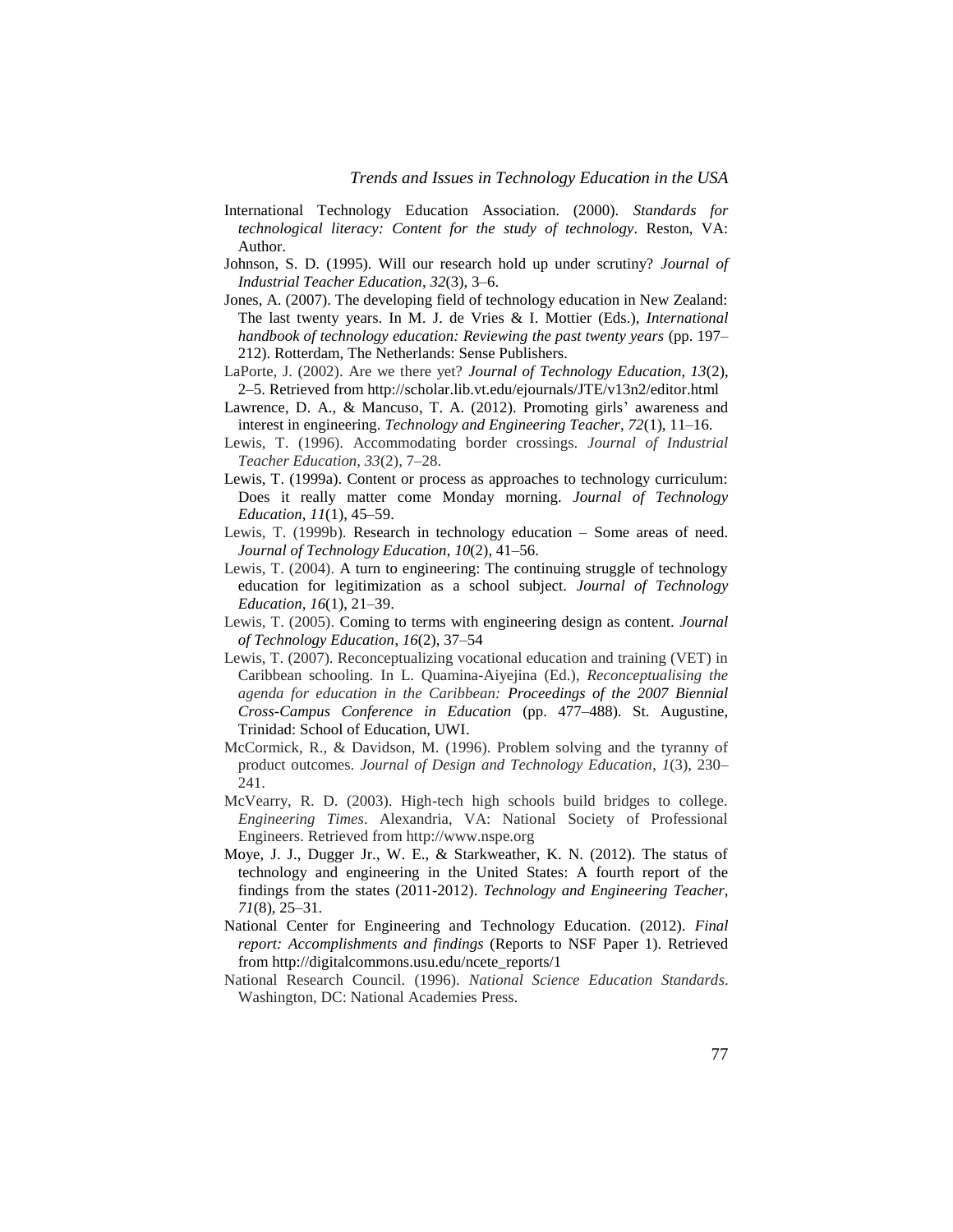- Neumann, K. E. (2003). The importance of redesign. *Technology Teacher*, *63*(3), 7–9.
- Newman, J. W. (1994). *America's teachers: An introduction to education* (2<sup>nd</sup>. ed.). New York, NY: Longman.
- Pearson, G., Young, A. T., National Academy of Engineering, & National Research Council (US). (2002). *Technically speaking: Why all Americans need to know more about technology*. Washington, DC: National Academies Press.
- Pendergraft, K., Daugherty, M. K., & Rossetti, C. (2009). English Language Learner Collaborative. *Technology Teacher, 68*(4), 10–14.
- Petrina, S. (1998). The politics of research in technology education: A critical content and discourse analysis of the Journal of Technology Education, Volumes 1-8. *Journal of Technology Education, 10*(1), 27–57.
- Piotrowski, M., & Kressly, R. (2009). IED cleanup: A cooperative classroom robotics challenge. *The Technology Teacher, 68*(4), 15–19.
- Rogers, G. E. (2006). The effectiveness of *Project Lead the Way* curricula in developing pre-engineering competencies as perceived by Indiana teachers. *Journal of Technology Education, 8*(1), 66–78.
- Rogers, S., & Rogers, G. E. (2005). Technology education benefits from the inclusion of pre-engineering education. *Journal of Industrial Teacher Education, 42*(3), 88–95.
- Roman, H. T. (2001). Technology education Process or content? *Technology Teacher, 60*(6), 31–33.
- Sanders, M. (2001). New paradigm or old wine? The status of technology education practice in the United States. *Journal of Technology Education*, *12*(2), 35–55.
- Sanders, M. (2009). STEM, STEM education, STEMmania. *Technology Teacher, 68*(4), 20–26
- Silk, E. M., Hagashi, R., Shoop, R., & Schunn, C. D. (2010). Designing technology activities that teach mathematics. *Technology Teacher, 69*(4), 21– 27.
- Snyder, M. S. (2004 ). Defining the role of technology education by its heart and its heritage. *Journal of Technology Studies, 30*(1), 19–27.
- Tran, N., & Nathan, M. (2010). Pre-college engineering studies: An investigation of the relationship between pre-college engineering studies and student achievenment in science and mathematics. *Journal of Engineering Education*, *99*(2), 143–157. doi: 10.1002/j.2168-9830.2010.tb01051.x
- UNESCO. (2005, April-June). Vocational education: The come-back? *Education Today Newsletter, 13,* 4–7. Retrieved from http://unesdoc.unesco.org/images/ 0013/001394/139459e.pdf
- Verma, A. K., Dickerson, D., & McKinney, S. (2011). Engaging students in STEM careers with project–based learning: Marine tech project. *Technology and Engineering Teacher*, *71*(1), 25–32.
- Warner, S. A., & Morford, L. L. (2004). The status of design in technology teacher education in the United States. *Journal of Technology Education*, *15*(2), 33–45